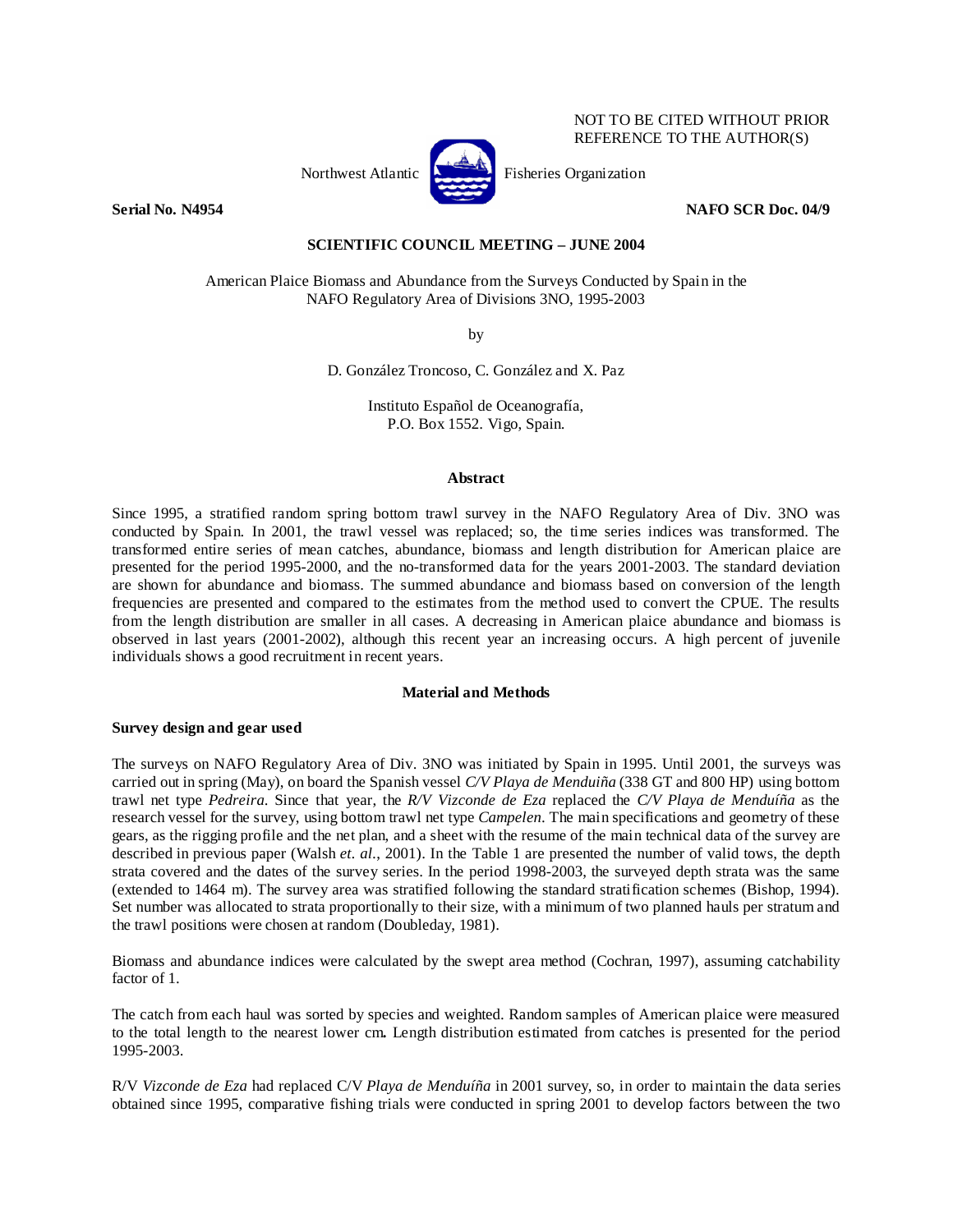fishing vessel and gear combinations. A series of 92 paired hauls was carried out, 90 of then were valid hauls. Mean catch, stratified mean catch, abundance, biomass and their respective standard deviations, and length distribution, were transformed from C/V *Playa de Menduíña* series to R/V *Vizconde de Eza* series.

#### **American plaice stratified mean catches and SD**

The mean catch  $(\bar{y}_i)$  and the variance (*Var<sub>i</sub>*) are calculated by stratum by the following formulas:

$$
\overline{y}_i = \sum_{j=1}^{T_i} \frac{y_j}{T_i}, \quad i = 1, ..., h
$$
  

$$
Var_i = \sum_{j=1}^{T_i} \frac{(y_j - \overline{y}_i)^2}{T_i - 1}, \quad i = 1, ..., h
$$

where:  $y_i$  is the catch in haul *j* 

 $T_i$  is the number of hauls in the stratum  $i$ 

*h* is the total number of strata

and the stratified mean catch ( $\bar{y}^{str}_i$ ) and the stratified variance ( $Var^{str}_i$ ) by stratum are obtained as follow:

 $j=1$   $\boldsymbol{l}_i$ 

$$
\overline{y}_i^{str} = \overline{y}_i n_i, \quad i = 1, ..., h
$$
  

$$
Var_i^{str} = Var_i \frac{n_i^2}{T_i}, \quad i = 1, ..., h
$$

where:  $n_i$  is the area of the stratum *i*,  $i = 1,...,h$ 

Then the total stratified mean catch  $(\bar{y})$  and the variance (*Var*) by year are calculated according to the formulas:

$$
\overline{Y} = \sum_{i=1}^{h} \frac{\overline{Y}_{i}^{str}}{N}
$$

$$
Var = \sum_{i=1}^{h} \frac{Var_{i}^{str}}{N^{2}}
$$

where: 1 *h i i*  $N = \sum n$  $=\sum_{i=1}^{n} n_i$  is the total area by year

The stratified standard deviation (SD) by year is calculated as the square root of the stratified variance by year.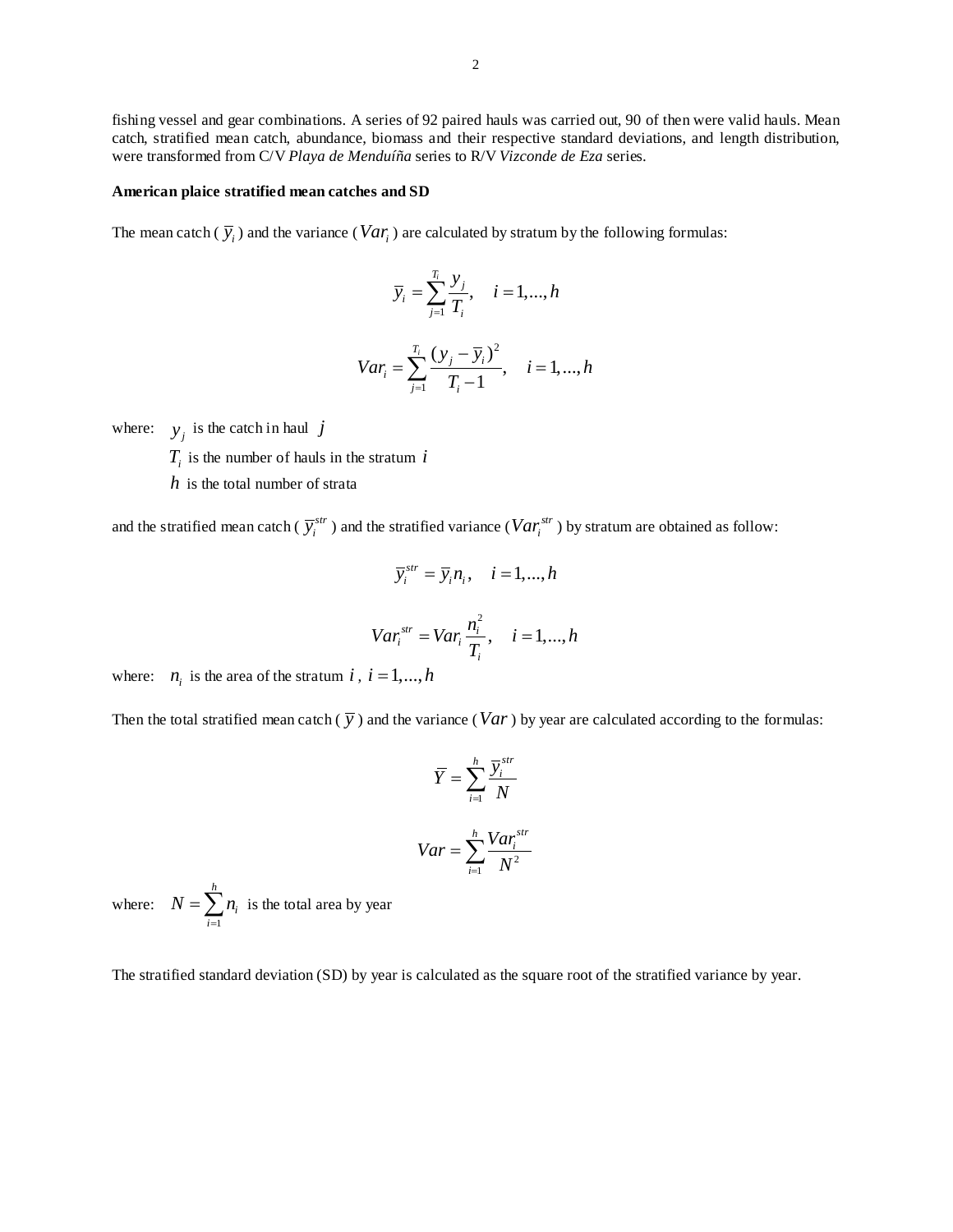## **Conversion factors**

To convert data series it was necessary to calculate the factor power correction (FPC), typically estimated by use of catch per unit of effort (CPUE) observations for the two vessels. In this case, a multiplicative model solved by generalized method by haul was adjusted to convert mean catch, abundance and biomass. Although there are many models to convert the CPUE, we choose one of them that has less error (Wilderbuer *et al.*, 1998, González Troncoso and Paz, 2003).

Robson (1966) proposed the following multiplicative model to establish the relationship between the CPUEs for the two ships:

$$
CPUE_{ij} = e^{\mu + t_i + h_j + \varepsilon_{ij}}
$$

where:  $t_i$  is the effect of the ship  $i$ ,  $i = 1, 2$ 

- $h_i$  is the effect of the haul *j*, *j* = 1,...,90
- $\mu$  is the model parameter
- $\epsilon$  is the model error

A logarithmic transformation is performed in order to obtain a linear expression:

$$
\ln(CPUE_{ij}) = \mu + t_i + h_j + \varepsilon_{ij}
$$

This equation was adjusted by generalized linear regression assuming the following restriction necessary to estimate all parameters:

$$
\sum_{i=1}^{2} t_i = 0 \Rightarrow t_1 = t = -t_2
$$

giving the following estimation of the FPC (Sissenwine and Bowman, 1978):

$$
\overline{F}PC = \frac{\overline{C}PUE_2}{\overline{C}PUE_1} = e^{2t(1+0.5s^2)}
$$
 (1)

where  $s^2$  is the variance obtained in the estimate of  $t$ .

This model was applied to convert mean catches and biomass. To convert abundance, we used the same formula but with abundance per unit of effort, instead of CPUE.

In the other hand, to convert the length distribution, the following multiplicative model, proposed by Warren (1997) was adjusted:

$$
Ratio = \alpha l^{\beta} e^{\delta l} \tag{2}
$$

where:  $Ratio = \frac{Campleen Catch}{Pedreira Catch}$  by length *l* is the length  $\alpha$ ,  $\beta$  and  $\delta$  are the estimated parameters.

For more details, see Paz *et al.* (2002).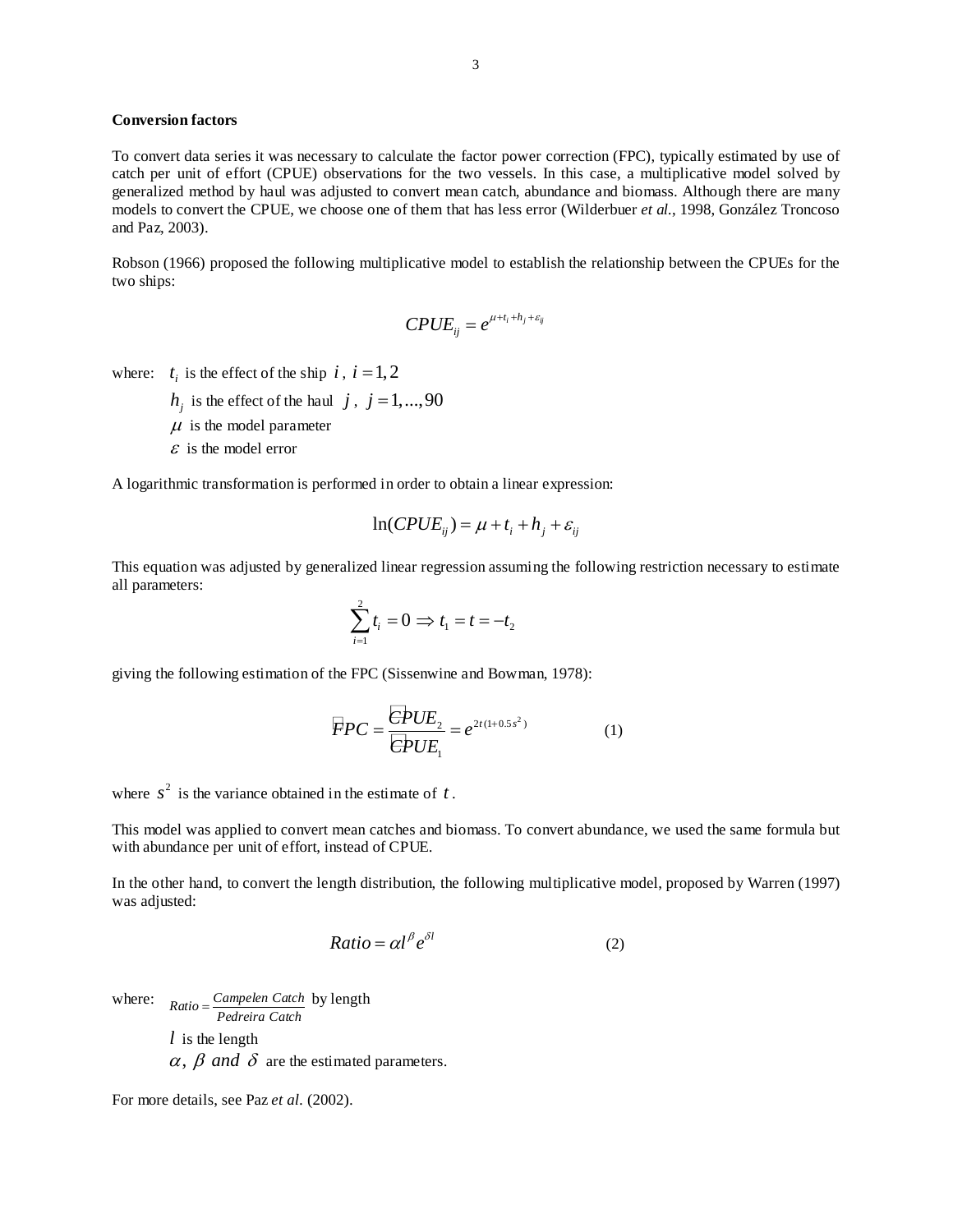We use, in all cases, only the hauls in which both vessels had non cero catch.

Following the recommendations of the 2003 Scientific Council Meeting, abundance and biomass were obtained from the two methods and compared. For obtained the biomass from the length distribution, we use the following formula:

$$
W = a(l+0.5)^b N
$$

where:  $\frac{W = weight}{1 + k^2}$  $l = length$  $N = number$ 

### **Data series**

For 1995-2000, transformed C/V *Playa de Menduíña* data series are presented. For 2002 and 2003, original R/V *Vizconde de Eza* data series are presented. In 2001, the deeper strata was not surveyed by the calibration experience. As the objective is to have data in all the strata surveyed last years, to obtained the more annual homogeneity possible in the series, in the no surveyed strata by the R/V *Vizconde de Eza* the transformed C/V *Playa de Menduíña* data are put. This was made to mean catch, stratified mean catch, abundance and biomass. In this way, in the strata surveyed the original R/V *Vizconde de Eza* data are presented and in the strata not surveyed the transformed C/V *Playa de Menduíña* are offered.

A few errors were found in the data series, so they were updated and the FPC parameter recalculated for the new data. The results were quite the same.

The method to convert the indices from the length distribution has some problems: no accurate variance and, as the fit is very poor in the extreme data, we must apply another parameters for the extreme lengths, and the cut points are choosing without objective criterion. Because of that, we do not consider this method the best one for estimating the indices.

#### **Results**

#### **American plaice Mean Catches**

To convert mean catches, the CPUE was adjusted in model (1), giving the  $\overline{PPC}_{bio} = 0.31093714$ .

The American plaice mean catches by stratum are presented in Table 2, included swept area, number of hauls and SD. American plaice stratified mean catches and its SD are presented in Table 3. Data from year 1995 are added, although in that year a few sets were made, so it is not representative. The American plaice indices show an increasing until 2000, a decreasing in 2001 and 2002, and an increasing last year even upper values of the 2001 (Fig. 1).

#### **American plaice Biomass**

The entire time series (1995-2003) of biomass and their SD estimates of American plaice are presented (updated and converted) in Table 4. The biomass presents the same trend as mean catches (Fig. 2).

To convert biomass, the CPUE was adjusted in model (1), giving the  $\overline{F}PC_{bio}=0.31093714$ . Besides the transformed biomass series, we present the biomass obtained from the length distribution. Parameters a and b are presented in Table 5, and in Table 4 we present the comparison between the two indices. The trend in both cases is the same (Fig. 3), although the biomass obtained from the length distribution is smaller in all cases. Years 2001- 2003 have the original data, so both values are almost the same.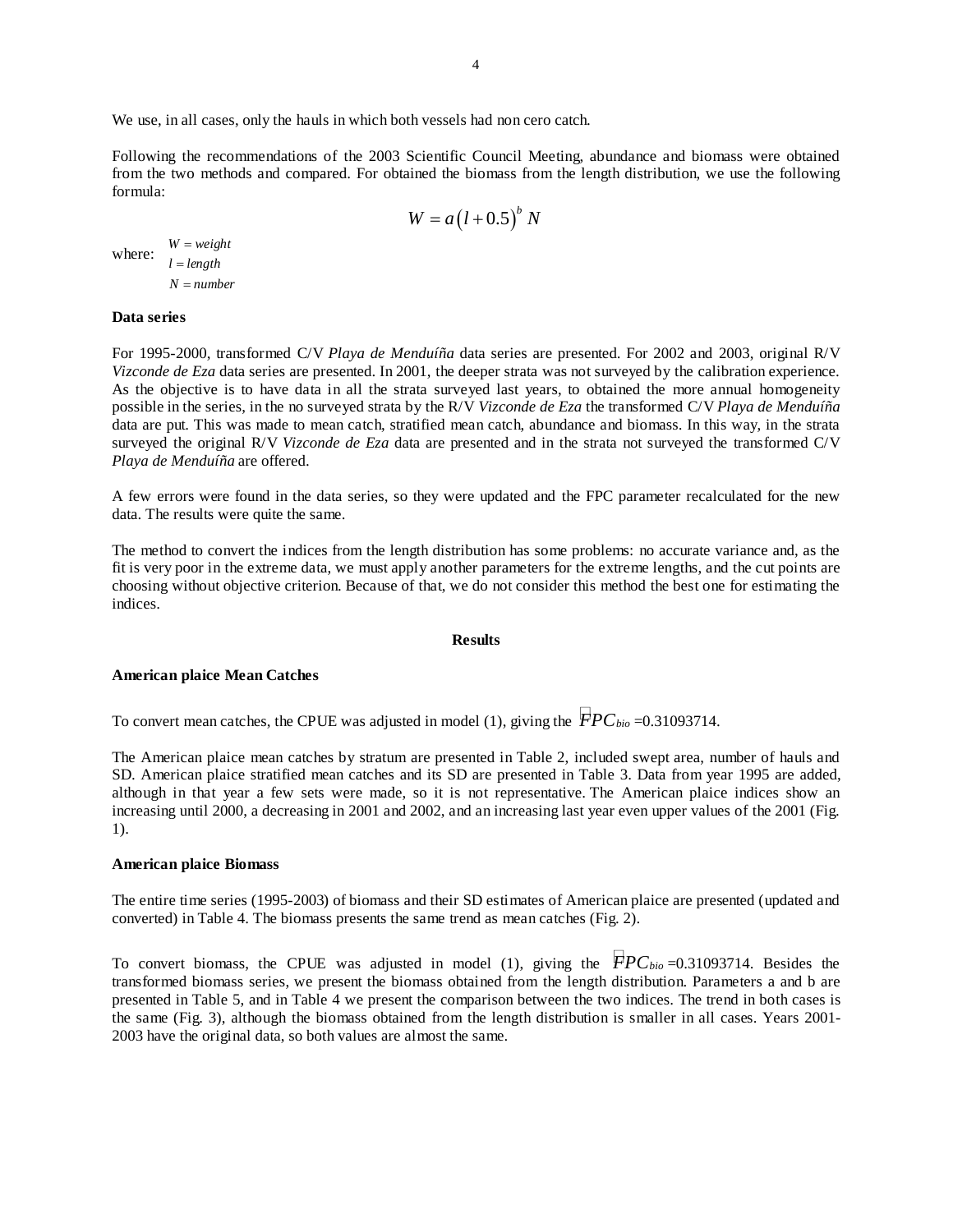#### **American plaice Abundance**

As in biomass, the entire time series (1995-2003) of abundance and their SD estimates of American plaice are presented (updated and converted) in Table 6. The abundance table shows an increasing in the survey estimates until 2000, a decreasing in years 2001 and 2002 and an increasing in last year, although the trend is decreasing (Fig. 4).

Anyway, the decreasing in abundance is quite less than in biomass. It shows that although the number of individual has increased, its mean weight has fell.

To convert abundance, the abundance per unit of effort was adjusted in model (1), giving the  $\overline{FPC}_{ab}$ =0.41189363. Besides the transformed abundance series, we present the abundance obtained summing the transformed length distribution. In Table 6 we present the comparison between the two indices. The trend in both cases is the same (Fig. 5), although the abundance obtained from the length distribution is smaller in all cases. Years 2001-2003 have the original data, so both values are almost the same.

### **American plaice Length Distribution**

The result of the model proposed by Warren (2) for American plaice was the following (for more details, see Paz *et*   $al., 2002$ ) (cf = conversion factor):

For  $l \le 12$ : cf = 9 For  $13 \le l \le 21$ : cf = 0.63 For  $22 \le l \le 51$ : cf = exp(13.4096-5.7315ln( $l$ )+0.1524 $l$ ) For  $l \ge 52$ : cf = 0.4

In Table 7 is shown American plaice length distribution per thousand, besides the sampled size and its catch for the period 1995-2003, and in Table 8 is presented the length distribution in estimated numbers for 1999-2003. In Fig. 6 and Fig. 7 we can see the length distribution evolution by sex along the years. The evolution of males and females is almost the same in the period 1999-2003 (Fig. 7). The presence of juveniles (length  $\leq 20$  cm.) is presented in Fig. 8.

### **References**

- BISHOP, C. A. 1994. Revisions and additions to stratification schemes used during research vessel surveys in NAFO Subareas 2 and 3*.* NAFO SCR Doc., No 43, Serial No N2413, 23 pp.
- COCHRAN, W. G.. 1997. Sampling techniques. J. Wiley and Sons, N.Y., 428 pp.
- DOUBLEDAY, W. G. 1981. Manual on groundfish surveys in the Northwest Atlantic. NAFO Sci. Coun. Studies, 2, 55.
- GONZÁLEZ TRONCOSO, D. and X. PAZ. 2003. Testing methods for estimating the Factor Power Correction obtained from the comparative Fishing Trial: C/V *Playa de Menduíña* versus R/V *Vizconde de Eza*. NAFO SCR Doc. 03/XX. Serial nº XXXX.
- PAZ, X., D. GONZÁLEZ TRONCOSO and P. DURÁN MUÑOZ. 2002. Comparative Exercise between the C/V *Playa de Menduíña* and the R/V *Vizconde de Eza* in the NAFO Divisions 3NO in May 2001. NAFO SCR Doc. 02/5. Serial nº 4603, 25 pp.
- ROBSON, D. S. 1966. Estimation of the relative fishing power in individual ships. Res. Bull. Int. Comm. N. W. Atl. Fish. 3: 5-14
- SISSENWINE, M. P. and E. W. BOWMAN. 1978. An analysis of some factors affecting the catchabality of fish by bottom trawls. ICNAF, Res. Bull. 13: 81-97
- WALSH, J.S., X. PAZ and P. DURÁN. 2001. A preliminary investigation of the efficiency of Canadian and Spanish Survey bottom trawls on the Southern Bank. NAFO SCR Doc., 01/74, Serial Number 4453, 18 pp.
- WARREN, W. G. 1997. Report on the comparative fishing trial between the *Gadus Atlantica* and *Teleost*. NAFO Sci. Coun. Studies, 29: 81-92
- WILDERBUER, T. K., R. F. KAPPENMAN and D. R. GUNDERSON. 1998. Analysis of fishing power correction factor estimates from a trawl comparison experiment. N. Am. J. Fish. Manage, 18: 11-18.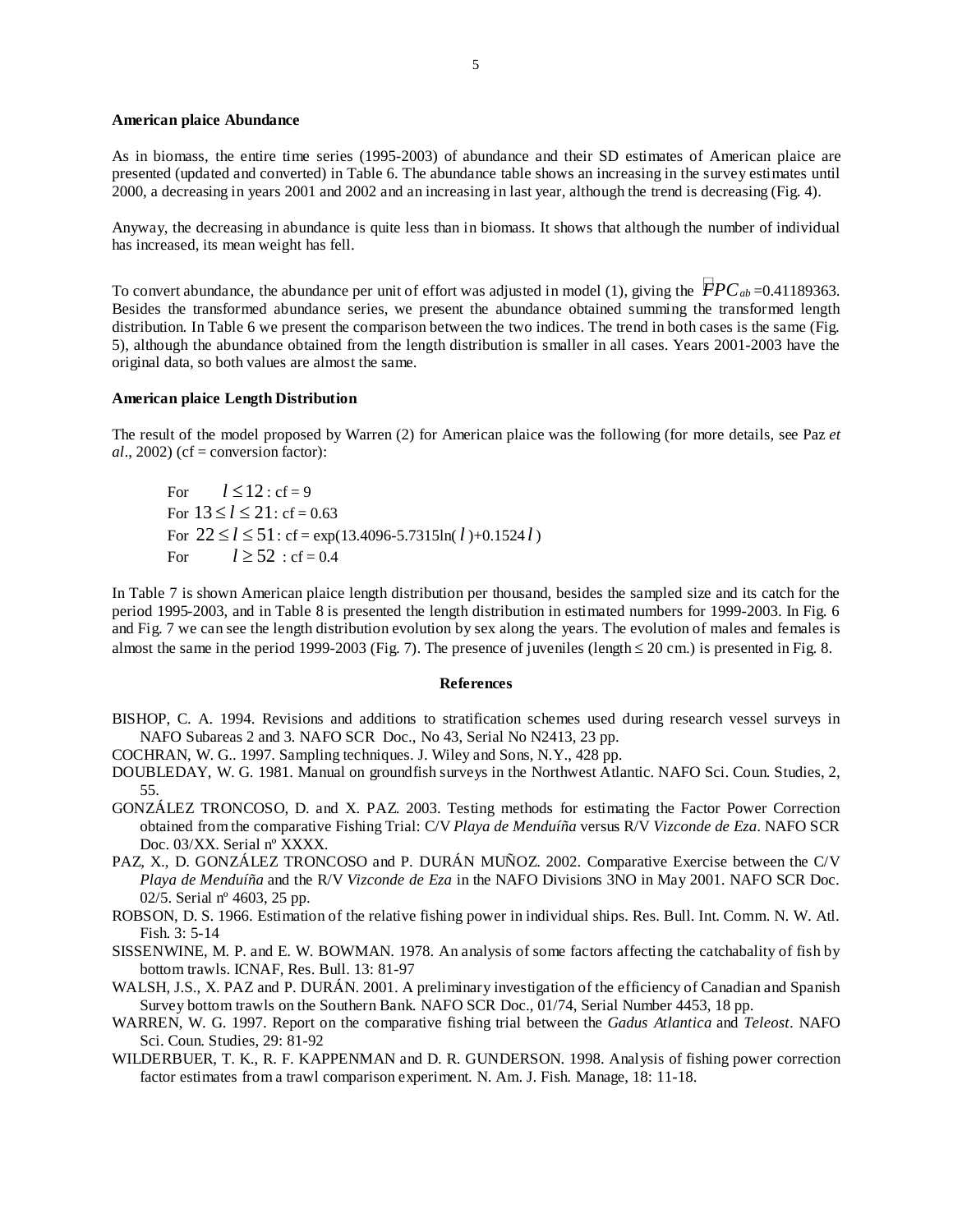| Year | Vessel                | Valid tows | Depth strata covered (m) | Dates              |
|------|-----------------------|------------|--------------------------|--------------------|
| 1995 | C/V Playa de Menduíña | 77         | $>56-731$                | May 18-May 29      |
| 1996 | C/V Playa de Menduíña | 112        | $>56-1098$               | May 07-May 24      |
| 1997 | C/V Playa de Menduíña | 128        | $>56-1280$               | April 26-May 18    |
| 1998 | C/V Playa de Menduíña | 124        | $> 56 - 1464$            | May 06-May 26      |
| 1999 | C/V Playa de Menduíña | 114        | $> 56 - 1464$            | May 07-May 26      |
| 2000 | C/V Playa de Menduíña | 118        | $> 56 - 1464$            | May 07-May 28      |
| 2001 | R/V Vizconde de Eza   | 90         | $>56-1116$               | May 05-May 23      |
| 2002 | R/V Vizconde de Eza   | 125        | $>$ 56-1464              | April 29-May 19    |
| 2003 | R/V Vizconde de Eza   | 118        | $>56-1464$               | May $11$ -Jun $02$ |

**TABLE 1.-** Spanish spring bottom trawl surveys on NAFO Div. 3NO: 1995-2003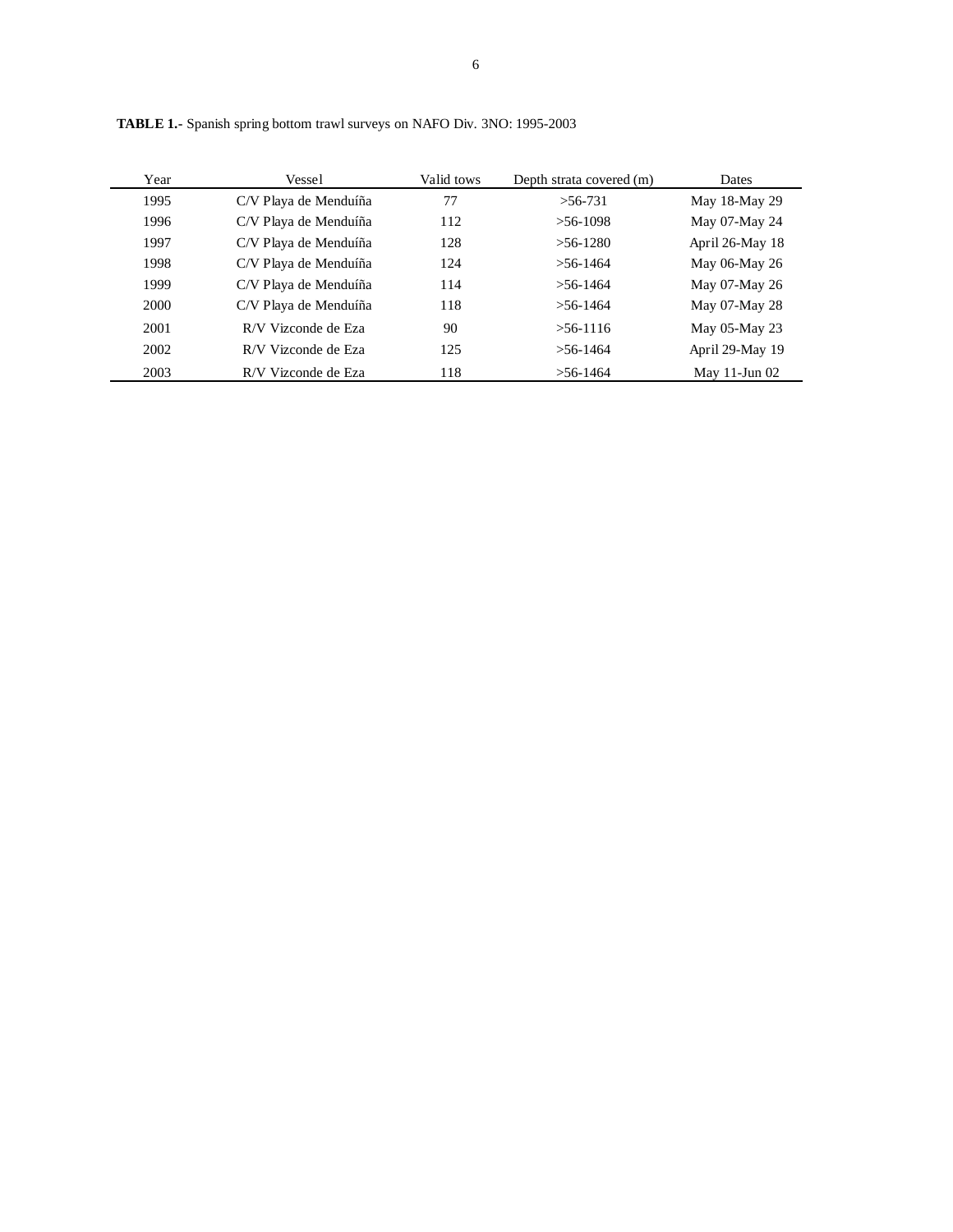TABLE 2. Swept area, number of hauls and American plaice mean catch (kg) and SD (\*\*) by stratum. Spanish Spring Surveys on NAFO Div. 3NO: 1995-2003. Swept area in square miles. n.s. means stratum not surveyed. 1995-2000 data are transformed C/V *Playa de Menduíña* data, and 2001-2003 data are original from R/V *Vizconde de Eza*. In 2001, (\*) indicates transformed data from C/V *Playa de Menduiña.*

| 1995    |        |                             |            |           |        |                | 1996       |            | 1997   |                                            |            |            |
|---------|--------|-----------------------------|------------|-----------|--------|----------------|------------|------------|--------|--------------------------------------------|------------|------------|
| Stratum | Swept  | Tow                         | A. Plaice  | A. Plaice | Swept  | Tow            | A. Plaice  | A. Plaice  | Swept  | Tow                                        | A. Plaice  | A. Plaice  |
|         | area   | number                      | Mean catch | <b>SD</b> | area   | number         | Mean catch | ${\rm SD}$ | area   | number                                     | Mean catch | ${\rm SD}$ |
| 353     | 0.0353 | 3                           | 71.03      | 41.915    | 0.0371 | 3              | 216.10     | 31.461     | 0.0480 | $\overline{4}$                             | 47.97      | 25.084     |
| 354     | 0.0353 | 3                           | 124.67     | 66.375    | 0.0319 | 3              | 129.67     | 41.646     | 0.0233 | $\boldsymbol{2}$                           | 34.16      | 18.447     |
| 355     | n.s.   | n.s.                        | n.s.       | n.s.      | 0.0221 | $\sqrt{2}$     | 55.19      | 24.845     | 0.0233 | $\sqrt{2}$                                 | 14.02      | 4.617      |
| 356     | n.s.   | n.s.                        | n.s.       | n.s.      | 0.0203 | $\overline{2}$ | 7.74       | 0.660      | 0.0225 | $\overline{c}$                             | 8.15       | 4.133      |
| 357     | 0.0109 | $\mathbf{1}$                | 8.82       | $\omega$  | 0.0218 | $\overline{c}$ | 6.41       | 6.431      | 0.0443 | $\overline{4}$                             | 1.86       | $1.051\,$  |
| 358     | 0.0319 | $\ensuremath{\mathfrak{Z}}$ | 22.40      | 13.283    | 0.0319 | 3              | 7.29       | 4.579      | 0.0563 | $\sqrt{5}$                                 | 4.44       | 4.415      |
| 359     | 0.0345 | 3                           | 57.22      | 63.004    | 0.0548 | 5              | 45.04      | 22.168     | 0.0690 | 6                                          | 30.12      | 15.773     |
| 360     | 0.3563 | 31                          | 35.26      | 28.303    | 0.3761 | 31             | 72.01      | 43.340     | 0.3754 | 32                                         | 26.15      | 17.839     |
| 374     | 0.0225 | $\sqrt{2}$                  | 3.29       | 2.979     | 0.0233 | $\sqrt{2}$     | 11.60      | 1.671      | 0.0353 | $\overline{3}$                             | 8.40       | 3.170      |
| 375     | 0.0225 | $\sqrt{2}$                  | 2.13       | 1.275     | 0.0229 | $\sqrt{2}$     | 25.28      | 25.944     | 0.0116 | 1                                          | 1.85       |            |
| 376     | 0.1729 | 15                          | 5.57       | 1.723     | 0.1650 | 14             | 30.26      | 24.303     | 0.1583 | 14                                         | 12.53      | 8.741      |
| 377     | 0.0221 | $\sqrt{2}$                  | 7.94       | 4.133     | 0.0229 | $\sqrt{2}$     | 23.57      | 8.487      | 0.0116 | $\mathbf{1}$                               | 20.96      |            |
| 378     | 0.0435 | $\overline{4}$              | 11.15      | 0.679     | 0.0330 | 3              | 9.79       | 3.055      | 0.0210 | $\,2$                                      | 1.87       | 1.583      |
| 379     | 0.0221 | $\sqrt{2}$                  | 13.10      | 12.719    | 0.0113 | 1              | 6.87       |            | 0.0206 | $\overline{c}$                             | 1.78       | 1.568      |
| 380     | n.s.   | n.s.                        | n.s.       | n.s.      | 0.0221 | $\sqrt{2}$     | 6.86       | 2.397      | 0.0210 | $\begin{smallmatrix}2\\2\end{smallmatrix}$ | 1.41       | 0.079      |
| 381     | n.s.   | n.s.                        | n.s.       | n.s.      | 0.0229 | $\sqrt{2}$     | 6.59       | 3.210      | 0.0221 |                                            | 1.55       | 0.895      |
| 382     | n.s.   | n.s.                        | n.s.       | n.s.      | 0.0338 | 3              | 8.90       | 6.303      | 0.0461 | $\overline{4}$                             | 0.59       | 0.340      |
| 721     | n.s.   | n.s.                        | n.s.       | n.s.      | 0.0214 | $\sqrt{2}$     | 14.78      | 7.687      | 0.0221 | $\sqrt{2}$                                 | 13.40      | 12.225     |
| 722     | n.s.   | n.s.                        | n.s.       | n.s.      | 0.0206 | $\sqrt{2}$     | 7.28       | 8.223      | 0.0214 | $\overline{c}$                             | 46.66      | 65.850     |
| 723     | n.s.   | n.s.                        | n.s.       | n.s.      | 0.0109 | $\mathbf{1}$   | 2.77       | ÷,         | 0.0210 | $\overline{c}$                             | 8.79       | 5.464      |
| 724     | 0.0105 | -1                          | 10.48      | $\sim$    | 0.0203 | $\sqrt{2}$     | 9.42       | 4.881      | 0.0225 | $\sqrt{2}$                                 | 13.33      | 17.024     |
| 725     | 0.0334 | 3                           | 13.76      | 20.672    | 0.0225 | $\mathbf{2}$   | 0.82       | 0.550      | 0.0206 | $\overline{c}$                             | 1.31       | 0.882      |
| 726     | 0.0214 | $\sqrt{2}$                  | 2.62       | 2.561     | 0.0218 | $\sqrt{2}$     | 2.35       | 0.506      | n.s.   | n.s.                                       | n.s.       | n.s.       |
| 727     | n.s.   | n.s.                        | n.s.       | n.s.      | 0.0210 | $\overline{c}$ | 6.02       | 3.353      | 0.0094 | 1                                          | 9.37       |            |
| 728     | n.s.   | n.s.                        | n.s.       | n.s.      | 0.0218 | $\mathbf{2}$   | 50.93      | 52.196     | 0.0214 | $\sqrt{2}$                                 | 32.09      | 23.965     |
| 752     | n.s.   | n.s.                        | n.s.       | n.s.      | 0.0109 | $\mathbf{1}$   | 29.01      | ÷,         | 0.0218 | $\sqrt{2}$                                 | 112.70     | 128.072    |
| 753     | n.s.   | n.s.                        | n.s.       | n.s.      | 0.0199 | $\overline{c}$ | 218.00     | 230.068    | 0.0214 | $\sqrt{2}$                                 | 56.78      | 41.643     |
| 754     | n.s.   | n.s.                        | n.s.       | n.s.      | n.s.   | n.s.           | n.s.       | n.s.       | 0.0330 | 3                                          | 5.50       | 6.447      |
| 755     | n.s.   | n.s.                        | n.s.       | n.s.      | n.s.   | n.s.           | n.s.       | n.s.       | n.s.   | n.s.                                       | n.s.       | n.s.       |
| 756     | n.s.   | n.s.                        | n.s.       | n.s.      | 0.0210 | $\overline{c}$ | 22.01      | 0.528      | 0.0109 | 1                                          | 75.68      |            |
| 757     | n.s.   | n.s.                        | n.s.       | n.s.      | 0.0188 | $\overline{c}$ | 84.76      | 118.596    | 0.0304 | 3                                          | 626.06     | 753.372    |
| 758     | n.s.   | n.s.                        | n.s.       | n.s.      | n.s.   | n.s.           | n.s.       | n.s.       | 0.0214 | $\mathbf{2}$                               | 0.60       | 0.447      |
| 759     | n.s.   | n.s.                        | n.s.       | n.s.      | n.s.   | n.s.           | n.s.       | n.s.       | n.s.   | n.s.                                       | n.s.       | n.s.       |
| 760     | n.s.   | n.s.                        | n.s.       | n.s.      | 0.0210 | $\overline{c}$ | 15.28      | 2.309      | 0.0105 | 1                                          | 17.16      | $\omega$   |
| 761     | n.s.   | n.s.                        | n.s.       | n.s.      | 0.0199 | $\overline{c}$ | 0.00       | 0.000      | 0.0315 | $\mathfrak{Z}$                             | 1.21       | 1.954      |
| 762     | n.s.   | n.s.                        | n.s.       | n.s.      | n.s.   | n.s.           | n.s.       | n.s.       | 0.0308 | $\mathfrak{Z}$                             | 0.00       | 0.000      |
| 763     | n.s.   | n.s.                        | n.s.       | n.s.      | n.s.   | n.s.           | n.s.       | n.s.       | n.s.   | n.s.                                       | n.s.       | n.s.       |
| 764     | n.s.   | n.s.                        | n.s.       | n.s.      | 0.0210 | $\sqrt{2}$     | 0.45       | 0.242      | 0.0206 | $\sqrt{2}$                                 | 0.17       | 0.237      |
| 765     | n.s.   | n.s.                        | n.s.       | n.s.      | 0.0199 | $\overline{c}$ | 0.00       | 0.000      | 0.0206 | $\sqrt{2}$                                 | 0.00       | 0.000      |
| 766     | n.s.   | n.s.                        | n.s.       | n.s.      | n.s.   | n.s.           | n.s.       | n.s.       | 0.0308 | 3                                          | 0.00       | 0.000      |
| 767     | n.s.   | n.s.                        | n.s.       | n.s.      | n.s.   | n.s.           | n.s.       | n.s.       | n.s.   | n.s.                                       | n.s.       | n.s.       |

$$
(**) SD = \frac{\sum (x_i - \overline{x})}{n-1}
$$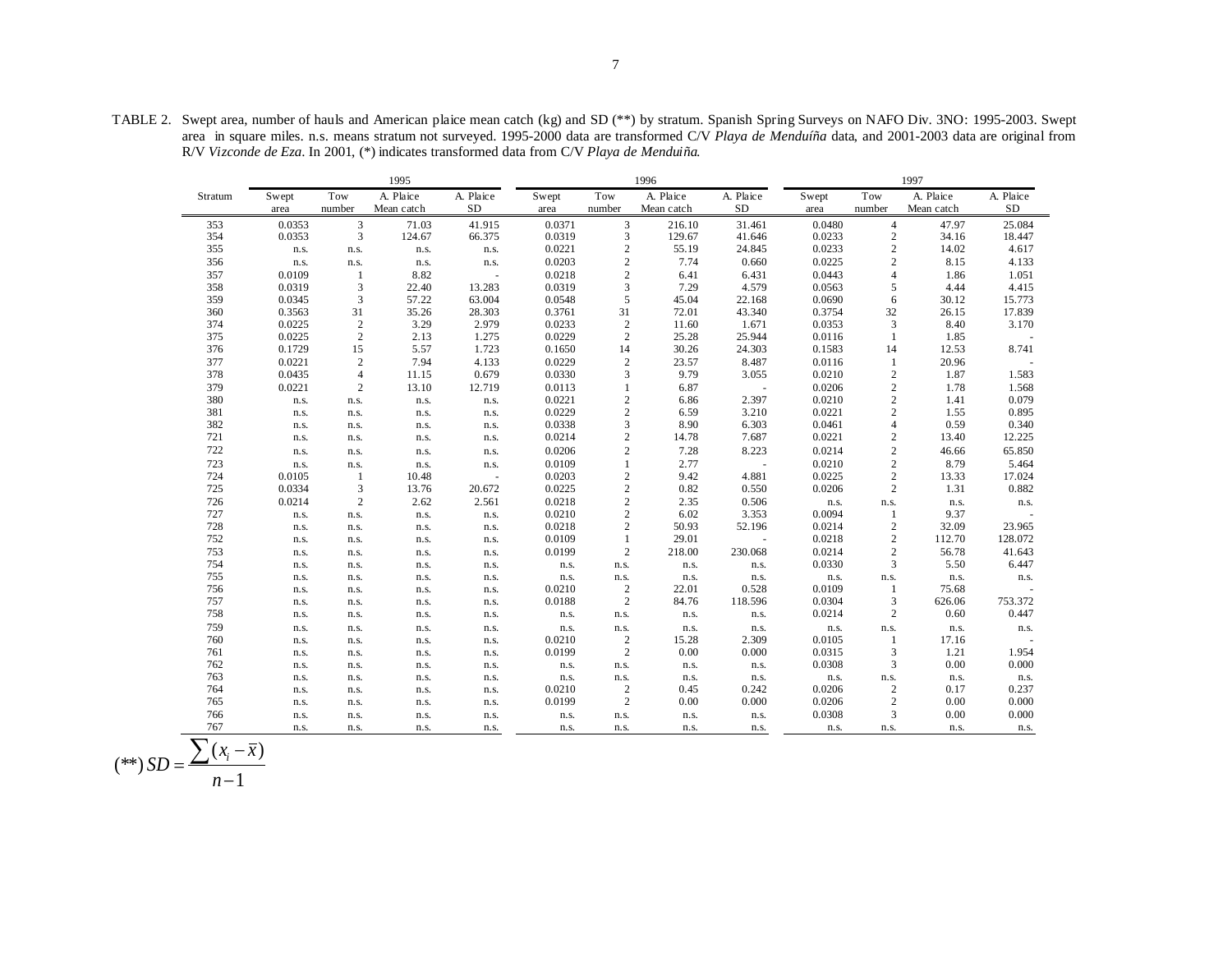TABLE 2 (cont.).- Swept area, number of hauls and American plaice mean catch (kg) and SD (\*\*) by stratum. Spanish Spring Surveys on NAFO Div. 3NO: 1995-2003. Swept area in square miles. n.s. means stratum not surveyed. 1995-2000 data are transformed C/V *Playa de Menduíña* data, and 2001-2003 data are original from R/V *Vizconde de Eza*. In 2001, (\*) indicates transformed data from C/V *Playa de Menduiña.*

|         |        |                         | 1998       |           | 1999  |        |                |            | 2000      |        |                |            |            |
|---------|--------|-------------------------|------------|-----------|-------|--------|----------------|------------|-----------|--------|----------------|------------|------------|
| Stratum | Swept  | Tow                     | A. Plaice  | A. Plaice | Swept | area   | Tow            | A. Plaice  | A. Plaice | Swept  | Tow            | A. Plaice  | A. Plaice  |
|         | area   | number                  | Mean catch | SD        |       |        | number         | Mean catch | <b>SD</b> | area   | number         | Mean catch | ${\rm SD}$ |
| 353     | 0.0465 | $\overline{4}$          | 267.95     | 103.830   |       | 0.0360 | $\mathfrak{Z}$ | 388.97     | 37.624    | 0.0356 | 3              | 426.02     | 210.639    |
| 354     | 0.0356 | 3                       | 381.49     | 146.407   |       | 0.0218 | $\overline{c}$ | 184.12     | 100.017   | 0.0356 | 3              | 147.44     | 84.780     |
| 355     | 0.0221 | $\sqrt{2}$              | 134.67     | 132.931   |       | 0.0229 | $\overline{c}$ | 60.82      | 30.122    | 0.0233 | $\mathbf{2}$   | 60.01      | 1.539      |
| 356     | 0.0221 | $\overline{c}$          | 14.23      | 5.343     |       | 0.0229 | $\overline{c}$ | 31.47      | 23.877    | 0.0225 | $\mathbf{2}$   | 28.11      | 24.368     |
| 357     | 0.0240 | $\overline{c}$          | 2.33       | 0.484     |       | 0.0236 | $\overline{2}$ | 3.06       | 1.913     | 0.0124 |                | 0.55       |            |
| 358     | 0.0236 | 3                       | 6.73       | 1.265     |       | 0.0349 | 3              | 9.06       | 15.047    | 0.0341 | 3              | 298.64     | 437.609    |
| 359     | 0.0698 | 6                       | 198.60     | 199.740   |       | 0.0364 | 3              | 484.88     | 84.636    | 0.0469 | $\overline{4}$ | 659.75     | 139.208    |
| 360     | 0.2561 | 25                      | 107.53     | 64.858    |       | 0.2325 | 19             | 263.77     | 91.624    | 0.2396 | 20             | 324.76     | 269.238    |
| 374     | 0.0353 | $\mathfrak{Z}$          | 4.00       | 0.906     |       | 0.0244 | $\sqrt{2}$     | 44.00      | 1.495     | 0.0240 | $\overline{c}$ | 5.60       | 0.440      |
| 375     | 0.0345 | 3                       | 5.93       | 3.550     |       | 0.0236 | $\sqrt{2}$     | 42.21      | 15.545    | 0.0244 | $\overline{c}$ | 30.11      | 9.300      |
| 376     | 0.0930 | $10\,$                  | 82.92      | 73.283    |       | 0.1219 | 10             | 119.90     | 62.748    | 0.1200 | 10             | 250.98     | 179.289    |
| 377     | 0.0229 | $\sqrt{2}$              | 47.18      | 59.694    |       | 0.0240 | $\sqrt{2}$     | 86.16      | 117.320   | 0.0229 | $\mathbf{2}$   | 27.02      | 29.064     |
| 378     | 0.0120 | $\overline{c}$          | 5.22       | 2.199     |       | 0.0229 | $\overline{c}$ | 7.14       | 4.199     | 0.0233 | $\sqrt{2}$     | 19.74      | 22.646     |
| 379     | 0.0356 | 3                       | 2.65       | 1.804     |       | 0.0236 | $\overline{c}$ | 0.78       | 0.308     | 0.0225 | $\overline{2}$ | 2.30       | 1.146      |
| 380     | 0.0113 | $\sqrt{2}$              | 1.69       | 0.945     |       | 0.0236 | $\sqrt{2}$     | 2.22       | 0.066     | 0.0236 | $\sqrt{2}$     | 1.74       | 0.402      |
| 381     | 0.0229 | $\overline{c}$          | 8.41       | 10.927    |       | 0.0229 | $\overline{c}$ | 0.59       | 0.231     | 0.0236 | $\mathbf{2}$   | 2.03       | 1.269      |
| 382     | 0.0229 | 3                       | 4.35       | 3.017     |       | 0.0484 | $\overline{4}$ | 2.25       | 0.610     | 0.0499 | $\overline{4}$ | 1.92       | 0.562      |
| 721     | 0.0203 | $\sqrt{2}$              | 7.68       | 6.464     |       | 0.0244 | $\overline{2}$ | 20.06      | 10.378    | 0.0236 | $\sqrt{2}$     | 4.21       | 4.725      |
| 722     | 0.0101 | $\overline{c}$          | 1.99       | 2.375     |       | 0.0229 | $\sqrt{2}$     | 2.43       | 0.704     | 0.0218 | $\overline{c}$ | 1.21       | 1.715      |
| 723     | 0.0233 | $\sqrt{2}$              | 10.04      | 8.619     |       | 0.0229 | $\overline{c}$ | 34.05      | 29.946    | 0.0248 | $\sqrt{2}$     | 10.67      | 7.344      |
| 724     | 0.0206 | $\overline{c}$          | 10.84      | 2.528     |       | 0.0225 | $\overline{2}$ | 9.89       | 10.466    | 0.0233 | $\mathbf{2}$   | 12.31      | 1.803      |
| 725     | 0.0086 | $\mathbf{1}$            | 0.62       |           |       | 0.0229 | $\overline{c}$ | 2.48       | 0.073     | 0.0210 | $\mathbf{2}$   | 8.64       | 8.707      |
| 726     | 0.0094 | $\sqrt{2}$              | 2.95       | 2.726     |       | 0.0225 | $\sqrt{2}$     | 39.96      | 47.051    | 0.0221 | $\sqrt{2}$     | 8.24       | 4.177      |
| 727     | 0.0233 | $\sqrt{2}$              | 9.02       | 3.782     |       | 0.0236 | $\sqrt{2}$     | 7.56       | 7.651     | 0.0210 | $\mathbf{2}$   | 4.59       | 2.089      |
| 728     | 0.0206 | $\overline{c}$          | 15.58      | 4.617     |       | 0.0233 | $\overline{c}$ | 37.93      | 22.294    | 0.0210 | $\mathbf{2}$   | 22.82      | 0.178      |
| 752     | 0.0229 | $\sqrt{2}$              | 49.95      | 7.102     |       | 0.0233 | $\sqrt{2}$     | 35.68      | 10.927    | 0.0206 | $\sqrt{2}$     | 128.14     | 25.680     |
| 753     | 0.0218 | $\sqrt{2}$              | 146.98     | 13.280    |       | 0.0229 | $\sqrt{2}$     | 14.74      | 4.969     | 0.0218 | $\overline{c}$ | 169.96     | 216.964    |
| 754     | 0.0210 | $\overline{c}$          | 2.67       | 3.782     |       | 0.0206 | $\overline{c}$ | 0.00       | 0.000     | 0.0195 | $\overline{c}$ | 0.00       | 0.000      |
| 755     | 0.0206 | $\sqrt{2}$              | 0.39       | 0.550     |       | 0.0311 | 3              | 0.05       | 0.090     | 0.0431 | $\overline{4}$ | 0.00       | 0.000      |
| 756     | 0.0225 | $\sqrt{2}$              | 199.76     | 258.188   |       | 0.0225 | $\sqrt{2}$     | 124.34     | 44.457    | 0.0203 | $\sqrt{2}$     | 31.68      | 11.829     |
| 757     | 0.0206 | $\overline{c}$          | 82.24      | 100.918   |       | 0.0233 | $\overline{c}$ | 17.07      | 3.782     | 0.0214 | $\mathbf{2}$   | 5.12       | 6.827      |
| 758     | 0.0105 | $\sqrt{2}$              | 4.03       | 5.695     |       | 0.0214 | $\overline{c}$ | 0.31       | 0.438     | 0.0210 | $\sqrt{2}$     | 1.32       | 1.649      |
| 759     | 0.0214 | $\sqrt{2}$              | 0.00       | 0.000     |       | 0.0218 | $\sqrt{2}$     | 0.34       | 0.484     | 0.0210 | $\mathbf{2}$   | 1.99       | 2.814      |
| 760     | 0.0214 | $\overline{c}$          | 8.04       | 5.519     |       | 0.0225 | $\overline{c}$ | 20.30      | 28.275    | 0.0210 | $\overline{c}$ | 43.59      | 58.396     |
| 761     | 0.0206 | $\overline{c}$          | 3.47       | 1.605     |       | 0.0210 | $\sqrt{2}$     | 0.00       | 0.000     | 0.0221 | $\overline{c}$ | 0.19       | 0.264      |
| 762     | 0.0094 | $\overline{\mathbf{c}}$ | 0.00       | 0.000     |       | 0.0210 | $\sqrt{2}$     | 18.49      | 26.142    | 0.0203 | $\sqrt{2}$     | 0.00       | 0.000      |
| 763     | 0.0218 | $\overline{c}$          | 0.08       | 0.110     |       | 0.0311 | 3              | 0.00       | 0.000     | 0.0416 | $\overline{4}$ | 0.30       | 0.606      |
| 764     | 0.0218 | $\overline{c}$          | 0.25       | 0.352     |       | 0.0225 | $\overline{c}$ | 0.00       | 0.000     | 0.0218 | $\overline{c}$ | 0.00       | 0.000      |
| 765     | 0.0098 | $\sqrt{2}$              | 0.00       | 0.000     |       | 0.0221 | $\sqrt{2}$     | 0.00       | 0.000     | 0.0203 | $\overline{c}$ | 0.00       | 0.000      |
| 766     | 0.0191 | $\overline{c}$          | 0.00       | 0.000     |       | 0.0218 | $\overline{c}$ | 0.00       | 0.000     | 0.0214 | $\overline{c}$ | 0.00       | 0.000      |
| 767     | 0.0109 | $\overline{c}$          | 0.00       | 0.000     |       | 0.0214 | $\overline{c}$ | 0.00       | 0.000     | 0.0210 | $\mathbf{2}$   | 0.11       | 0.156      |

$$
(**) SD = \frac{\sum (x_i - \overline{x})}{n-1}
$$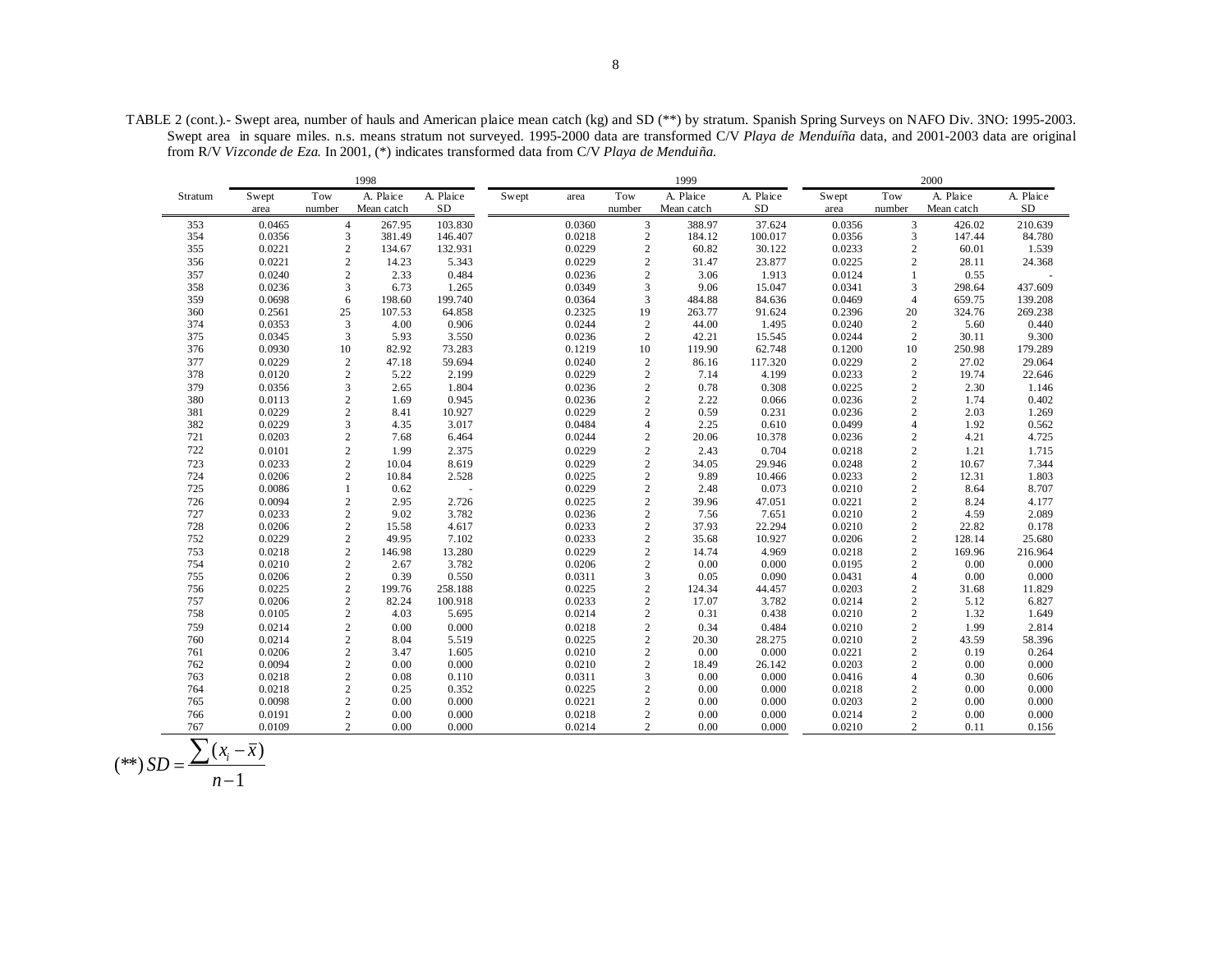TABLE 2 (cont.).- Swept area, number of hauls and American plaice mean catch (kg) and SD (\*\*) by stratum. Spanish Spring Surveys on NAFO Div. 3NO: 1995-2003. Swept area in square miles. n.s. means stratum not surveyed. 1995-2000 data are transformed C/V *Playa de Menduíña* data, and 2001-2003 data are original from R/V *Vizconde de Eza*. In 2001, (\*) indicates transformed data from C/V *Playa de Menduiña.*

|         |        |                | 2001         |               | 2002   |                |            |           | 2003   |                |            |           |
|---------|--------|----------------|--------------|---------------|--------|----------------|------------|-----------|--------|----------------|------------|-----------|
| Stratum | Swept  | Tow            | A. Plaice    | A. Plaice     | Swept  | Tow            | A. Plaice  | A. Plaice | Swept  | Tow            | A. Plaice  | A. Plaice |
|         | area   | number         | Mean catch   | <b>SD</b>     | area   | number         | Mean catch | <b>SD</b> | area   | number         | Mean catch | SD        |
| 353     | 0.0341 | 3              | 451.08       | 185.936       | 0.0476 | $\overline{4}$ | 630.50     | 240.448   | 0,0334 | $\mathfrak{Z}$ | 470,86     | 217,828   |
| 354     | 0.0338 | 3              | 172.21       | 144.326       | 0.0356 | 3              | 207.67     | 77.048    | 0,0338 | 3              | 806,33     | 68,178    |
| 355     | 0.0240 | $\overline{c}$ | 206.75       | 85.065        | 0.0236 | $\sqrt{2}$     | 100.75     | 40.659    | 0,0229 | $\overline{c}$ | 112,14     | 7,297     |
| 356     | 0.0240 | $\overline{c}$ | 83.56        | 40.362        | 0.0233 | $\overline{c}$ | 53.95      | 51.548    | 0,0225 | $\overline{c}$ | 159,80     | 99,561    |
| 357     | 0.0244 | $\overline{2}$ | 76.85        | 105.720       | 0.0240 | $\overline{c}$ | 5.18       | 2.015     | 0,0229 | $\overline{c}$ | 59,40      | 76,650    |
| 358     | 0.0345 | 3              | 35.80        | 28.161        | 0.0345 | 3              | 27.67      | 21.202    | 0,0338 | $\mathfrak{Z}$ | 26,50      | 16,096    |
| 359     | 0.0803 | $\overline{7}$ | 347.89       | 328.624       | 0.0686 | 6              | 177.40     | 129.497   | 0,0791 | $\overline{7}$ | 459,09     | 433,737   |
| 360     | 0.2423 | 20             | 261.79       | 173.177       | 0.2865 | 25             | 143.72     | 117.177   | 0,2254 | 20             | 229,12     | 120,612   |
| 374     | 0.0240 | $\sqrt{2}$     | 14.95        | 1.909         | 0.0345 | $\mathfrak z$  | 3.42       | 1.630     | 0,0225 | $\sqrt{2}$     | 15,33      | 4,207     |
| 375     | 0.0338 | $\overline{3}$ | 4.77         | 1.680         | 0.0353 | 3              | 1.41       | 1.073     | 0,0330 | $\overline{3}$ | 9,96       | 10,915    |
| 376     | 0.1155 | 10             | 46.95        | 32.487        | 0.1140 | 10             | 47.96      | 50.207    | 0,1125 | 10             | 62,92      | 55,173    |
| 377     | 0.0229 | $\sqrt{2}$     | 21.09        | 10.204        | 0.0229 | $\sqrt{2}$     | 34.05      | 39.527    | 0,0225 | $\frac{2}{2}$  | 48,61      | 30,816    |
| 378     | 0.0236 | $\overline{c}$ | 2.75         | 1.287         | 0.0233 | $\overline{2}$ | 8.10       | 6.364     | 0,0225 |                | 9,42       | 8,040     |
| 379     | 0.0229 | $\sqrt{2}$     | 0.84         | 0.092         | 0.0229 | $\sqrt{2}$     | 5.75       | 5.445     | 0,0229 | $\sqrt{2}$     | 3,47       | 4,667     |
| 380     | 0.0206 | $\sqrt{2}$     | $(*)$ 2.97   | $(*)$ 0.638   | 0.0225 | $\sqrt{2}$     | 7.25       | 1.768     | 0,0229 | $\overline{2}$ | 6,68       | 0,735     |
| 381     | 0.0236 | $\overline{2}$ | $(*)$ 2.35   | $(*)$ 0.154   | 0.0229 | $\sqrt{2}$     | 3.81       | 2.821     | 0,0229 | $\overline{c}$ | 7,70       | 3,111     |
| 382     | 0.0469 | $\overline{4}$ | $(*)$ 3.02   | $(*)$ 0.929   | 0.0341 | 3              | 1.09       | 0.904     | 0,0454 | $\overline{4}$ | 2,12       | 0,643     |
| 721     | 0.0248 | $\sqrt{2}$     | 115.20       | 86.974        | 0.0233 | $\sqrt{2}$     | 18.20      | 12.445    | 0,0225 | $\sqrt{2}$     | 222,75     | 273,155   |
| 722     | 0.0233 | $\sqrt{2}$     | 30.29        | 35.511        | 0.0236 | $\sqrt{2}$     | 30.10      | 42.568    | 0,0221 | $\frac{2}{2}$  | 14,31      | 15,493    |
| 723     | 0.0240 | $\overline{2}$ | 36.15        | 39.244        | 0.0233 | $\sqrt{2}$     | 7.20       | 0.849     | 0,0229 |                | 2,10       | 2,687     |
| 724     | 0.0353 | 3              | 26.47        | 26.158        | 0.0225 | $\overline{c}$ | 47.05      | 41.931    | 0,0225 | $\overline{c}$ | 7,02       | 7,050     |
| 725     | 0.0116 | 1              | 3.63         | ÷.            | 0.0225 | $\sqrt{2}$     | 3.55       | 4.313     | 0,0229 | $\sqrt{2}$     | 3,34       | 0,049     |
| 726     | 0.0116 | $\mathbf{1}$   | 2.10         | $\sim$        | 0.0214 | $\overline{c}$ | 2.83       | 0.948     | 0,0225 | $\overline{2}$ | 0,00       | 0,000     |
| 727     | 0.0225 | $\sqrt{2}$     | $(*) 8.46$   | $(*)$ 5.277   | 0.0233 | $\sqrt{2}$     | 2.85       | 1.061     | 0,0218 | $\sqrt{2}$     | 42,85      | 21,001    |
| 728     | 0.0229 | $\sqrt{2}$     | $(*)$ 5.85   | $(*)$ 1.143   | 0.0229 | $\mathbf{2}$   | 9.58       | 13.467    | 0,0225 | $\overline{c}$ | 40,45      | 23,264    |
| 752     | 0.0210 | $\overline{c}$ | $(*) 15.79$  | $(*)$ 7.922   | 0.0116 | $\mathbf{1}$   | 0.00       | $\omega$  | 0,0229 | $\overline{c}$ | 27,05      | 12,516    |
| 753     | 0.0214 | $\overline{2}$ | $(*)$ 59.95  | $(*) 68.378$  | 0.0229 | $\mathbf{2}$   | 3.60       | 5.091     | 0,0229 | $\overline{c}$ | 0,00       | 0,000     |
| 754     | 0.0195 | $\overline{c}$ | $(*) 1.26$   | $(*)$ 1.781   | 0.0341 | $\mathfrak 3$  | 8.60       | 14.206    | 0,0218 | $\frac{2}{2}$  | 0,00       | 0,000     |
| 755     | 0.0416 | $\overline{4}$ | $(*) 0.00$   | $(*)$ 0.000   | 0.0338 | 3              | 0.00       | 0.000     | 0,0221 |                | 0,00       | 0,000     |
| 756     | 0.0113 | 1              | 5.80         |               | 0.0229 | $\sqrt{2}$     | 11.73      | 12.551    | 0,0221 | $\sqrt{2}$     | 1,83       | 0,884     |
| 757     | 0.0233 | $\sqrt{2}$     | $(*) 105.18$ | $(*)$ 148.300 | 0.0225 | $\sqrt{2}$     | 31.15      | 13.223    | 0,0221 | $\sqrt{2}$     | 5,17       | 7,304     |
| 758     | 0.0218 | $\overline{2}$ | $(*)$ 0.16   | $(*)$ 0.220   | 0.0225 | $\sqrt{2}$     | 1.27       | 0.523     | 0,0221 | $\overline{c}$ | 0,00       | 0,000     |
| 759     | 0.0221 | $\sqrt{2}$     | $(*)$ 0.26   | $(*)$ 0.374   | 0.0225 | $\sqrt{2}$     | 0.00       | 0.000     | 0,0113 | $\mathbf{1}$   | 0,00       |           |
| 760     | 0.0229 | $\sqrt{2}$     | 37.80        | 37.618        | 0.0229 | $\sqrt{2}$     | 4.75       | 6.718     | 0,0218 | $\sqrt{2}$     | 0,00       | 0,000     |
| 761     | 0.0225 | $\overline{2}$ | 0.25         | 0.346         | 0.0225 | $\overline{c}$ | 1.90       | 1.577     | 0,0225 | $\overline{c}$ | 0,00       | 0,000     |
| 762     | 0.0116 | $\mathbf{1}$   | 0.00         |               | 0.0225 | $\sqrt{2}$     | 0.30       | 0.424     | 0,0225 | $\overline{c}$ | 0,00       | 0,000     |
| 763     | 0.0330 | 3              | $0.00$ (*)   | $0.000$ (*)   | 0.0225 | $\sqrt{2}$     | 0.00       | 0.000     | 0,0311 | 3              | 0,00       | 0,000     |
| 764     | 0.0240 | $\overline{c}$ | 0.35         | 0.205         | 0.0236 | $\sqrt{2}$     | 0.50       | 0.707     | 0,0221 | $\sqrt{2}$     | 0,63       | 0,884     |
| 765     | 0.0113 | 1              | 0.10         |               | 0.0236 | $\sqrt{2}$     | 0.64       | 0.792     | 0,0113 | $\mathbf{1}$   | 0,00       |           |
| 766     | 0.0203 | $\overline{2}$ | $0.48$ (*)   | $0.677$ (*)   | 0.0233 | $\sqrt{2}$     | 0.00       | 0.000     | 0,0225 | $\sqrt{2}$     | 0,00       | 0,000     |
| 767     | 0.0218 | $\overline{2}$ | $0.00$ (*)   | $0.000$ (*)   | 0.0225 | $\overline{2}$ | 0.05       | 0.071     | 0,0229 | $\overline{2}$ | 0,00       | 0,000     |

$$
(**) SD = \frac{\sum (x_i - \overline{x})}{n-1}
$$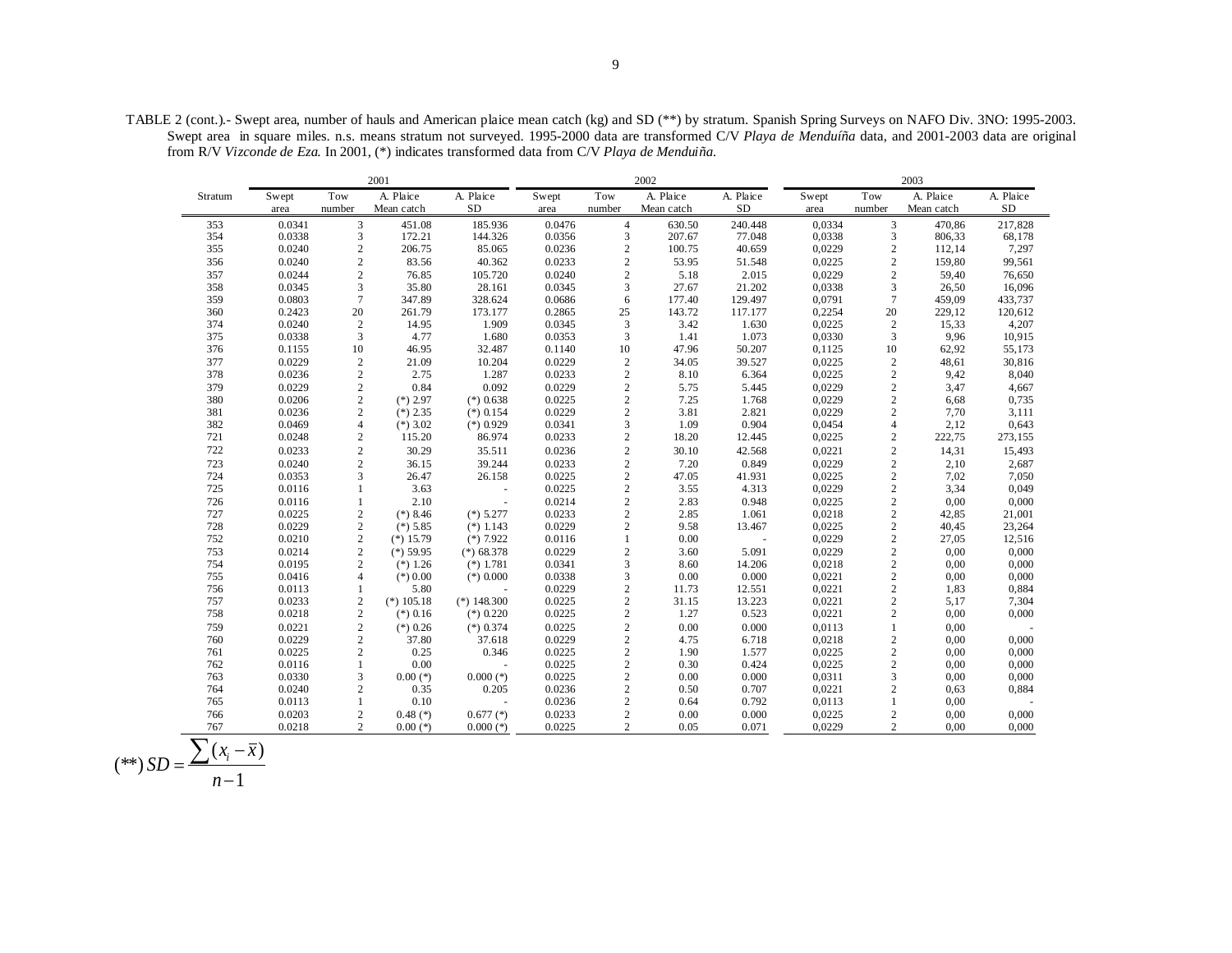TABLE 3.- Stratified mean catches (Kg) by stratum and year and SD by year of American plaice (1995-2003). n.s. means stratum not surveyed. 1995-2000 data are transformed C/V *Playa de Menduíña* data (by FPC). 2001-2003 data are original from R/V *Vizconde de Eza*. In 2001, (\*) indicates transformed data from C/V *Playa de Menduíña*, and (\*\*) represent the original results of *R/V Vizconde de Eza* without the *C/V Playa de Menduíña* data.

 $\overline{\phantom{0}}$ 

 $\overline{\phantom{0}}$ 

| Stratum      | 1995      | 1996      | 1997                    | 1998      | 1999       | 2000       | 2001              | 2002      | 2003       |
|--------------|-----------|-----------|-------------------------|-----------|------------|------------|-------------------|-----------|------------|
| 353          | 19106.64  | 58131.25  | 12903.67                | 72078.57  | 104632.35  | 114599.70  | 121339.6233       | 169604.50 | 126660.44  |
| 354          | 30667.61  | 0.53      | 8402.49                 | 93846.24  | 45293.87   | 36269.52   | 42363.66          | 51086.00  | 198357.18  |
| 355          | n.s.      | 0.75      | 1037.72                 | 9965.35   | 4500.63    | 4440.80    | 15299.5           | 7455.50   | 8298.36    |
| 356          | n.s.      | 0.16      | 382.89                  | 668.59    | 1478.94    | 1321.33    | 3927.32           | 2535.65   | 7510.60    |
| 357          | 1445.67   | 1051.74   | 304.55                  | 382.45    | 502.29     | 90.77      | 12602.58          | 848.70    | 9741.60    |
| 358          | 5040.68   | 1640.58   | 999.88                  | 1513.72   | 2037.49    | 67195.07   | 8055              | 6225.00   | 5962.50    |
| 359          | 24090.80  | 18962.83  | 12680.29                | 83608.73  | 204132.53  | 277756.52  | 146459.8857       | 74685.40  | 193275.09  |
| 360          | 98139.11  | 200401.13 | 72766.01                | 299247.75 | 734066.28  | 903798.01  | 728547.655        | 399985.01 | 637653.48  |
| 374          | 703.67    | 2481.96   | 1796.59                 | 856.16    | 9415.49    | 1197.73    | 3199.3            | 731.88    | 3279.55    |
| 375          | 577.21    | 6850.66   | 500.53                  | 1606.63   | 11438.83   | 8160.97    | 1291.766667       | 381.21    | 2698.26    |
| 376          | 7427.51   | 40370.93  | 16719.30                | 110620.38 | 159942.67  | 334810.31  | 62631.3           | 63978.64  | 83931.28   |
| 377          | 794.44    | 2356.90   | 2095.72                 | 4718.47   | 8616.07    | 2702.20    | 2108.5            | 3405.00   | 4861.00    |
| 378          | 1549.99   | 1361.44   | 259.32                  | 726.10    | 991.91     | 2744.49    | 382.25            | 1125.90   | 1308.69    |
| 379          | 1388.41   | 728.40    | 188.36                  | 281.25    | 82.40      | 243.73     | 88.51             | 609.50    | 367.82     |
| 380          | n.s.      | 658.19    | 134.92                  | 162.68    | 213.43     | 167.31     | $(*)$ 285.07      | 696.00    | 641.28     |
| 381          | n.s.      | 949.23    | 222.76                  | 1211.16   | 84.85      | 291.71     | $(*)$ 338.05      | 547.92    | 1108.80    |
| 382          | n.s.      | 3053.79   | 202.64                  | 1493.12   | 770.56     | 657.24     | $(*)$ 1037.19     | 372.73    | 726.30     |
| 721          | n.s.      | 960.42    | 871.09                  | 499.21    | 1303.60    | 273.96     | 7488              | 1183.00   | 14478.75   |
| 722          | n.s.      | 611.18    | 3919.11                 | 167.16    | 203.73     | 101.86     | 2544.36           | 2528.40   | 1201.62    |
| 723          | n.s.      | 428.94    | 1362.72                 | 1556.71   | 5277.38    | 1653.10    | 5603.25           | 1116.00   | 325.50     |
| 724          | 1299.34   | 1168.25   | 1653.48                 | 1343.68   | 1226.09    | 1526.83    | 3281.866667       | 5834.20   | 869.86     |
| 725          | 0.13      | 86.52     | 137.94                  | 65.30     | 260.04     | 907.63     | 381.15            | 372.75    | 350.18     |
| 726          | 188.61    | 169.03    | ${\bf n}.{\bf s}$       | 212.68    | 2876.79    | 593.27     | 151.2             | 203.76    | $0.00\,$   |
| 727          | n.s.      | 578.34    | 899.68                  | 865.65    | 725.35     | 440.29     | $(*) 811.92$      | 273.60    | 4113.60    |
| 728          | n.s.      | 101.86    | 2502.92                 | 1215.08   | 2958.88    | 1780.30    | $(*)$ 455.96      | 747.05    | 3155.10    |
| 752          | n.s.      | 3800.37   | 14763.59                | 6543.72   | 4674.08    | 16785.97   | $(*)$ 2068.61     | 0.00      | 3543.55    |
| 753          | n.s.      | 30083.73  | 7835.24                 | 20283.24  | 2033.90    | 23454.24   | $(*)$ 8281.50     | 496.80    | 0.00       |
| 754          | n.s.      | n.s.      | 989.34                  | 481.33    | 0.00       | 0.00       | $(*)$ 226.67      | 1548.60   | 0.00       |
| 755          | n.s.      | n.s.      | ${\bf n}.{\bf s}$       | 149.64    | 19.95      | $0.00\,$   | $(*)$ 0.00        | 0.00      | 0.00       |
| 756          | n.s.      | 2223.45   | 7643.89                 | 20175.92  | 12558.72   | 3200.13    | 585.8             | 1184.23   | 184.33     |
| 757          | n.s.      | 8645.67   | 63857.75                | 8388.77   | 1741.19    | 522.51     | $(*) 10728.11$    | 3177.30   | 526.83     |
| 758          | n.s.      | n.s.      | 59.81                   | 398.64    | 30.63      | 130.83     | $(*)$ 15.39       | 125.73    | $0.00\,$   |
| 759          | n.s.      | n.s.      | $\mathbf{n}.\mathbf{s}$ | 0.00      | 43.44      | 252.73     | $(*)$ 33.57       | 0.00      | $0.00\,$   |
| 760          | n.s.      | 2353.51   | 2643.21                 | 1237.81   | 3126.85    | 6713.38    | 5821.2            | 731.50    | 0.00       |
| 761          | n.s.      | 0.00      | 206.83                  | 592.85    | 0.00       | 31.90      | 41.895            | 324.05    | 0.00       |
| 762          | n.s.      | n.s.      | 0.00                    | 0.00      | 3918.87    | 0.00       | $\mathbf{0}$      | 63.60     | $0.00\,$   |
| 763          | n.s.      | n.s.      | $\mathbf{n}.\mathbf{s}$ | 20.29     | 0.00       | 79.13      | $(*)$ 0.00        | 0.00      | 0.00       |
| 764          | n.s.      | 45.09     | 16.71                   | 24.87     | $0.00\,$   | 0.00       | 34.5              | 50.00     | 62.50      |
| 765          | n.s.      | 0.00      | 0.00                    | 0.00      | 0.00       | 0.00       | 12.4              | 79.36     | 0.00       |
| 766          | n.s.      | n.s.      | 0.00                    | 0.00      | 0.00       | 0.00       | $(*)$ 62.68       | 0.00      | 0.00       |
| 767          | n.s.      | n.s.      | n.s                     | 0.00      | 0.00       | 17.44      | $(*) 0.00$        | 7.90      | $0.00\,$   |
|              |           |           |                         |           |            |            |                   |           |            |
| <b>TOTAL</b> | 192419.82 | 390256.84 | 240960.96               | 747209.90 | 1331180.06 | 1814912.89 | 1198587.19        | 804322.34 | 1315194.03 |
|              |           |           |                         |           |            |            | $(**)$ 1174242.47 |           |            |
| $(\bar{Y})$  | 29.27     | 44.47     | 25.80                   | 72.25     | 128.72     | 175.49     | 115.90            | 77.77     | 127.17     |
|              |           |           |                         |           |            |            | $(**)$ 149.39     |           |            |
| S.D.         | 3.64      | 4.01      | 5.09                    | 6.51      | 6.85       | 19.24      | 12.32             | 7.46      | 10.79      |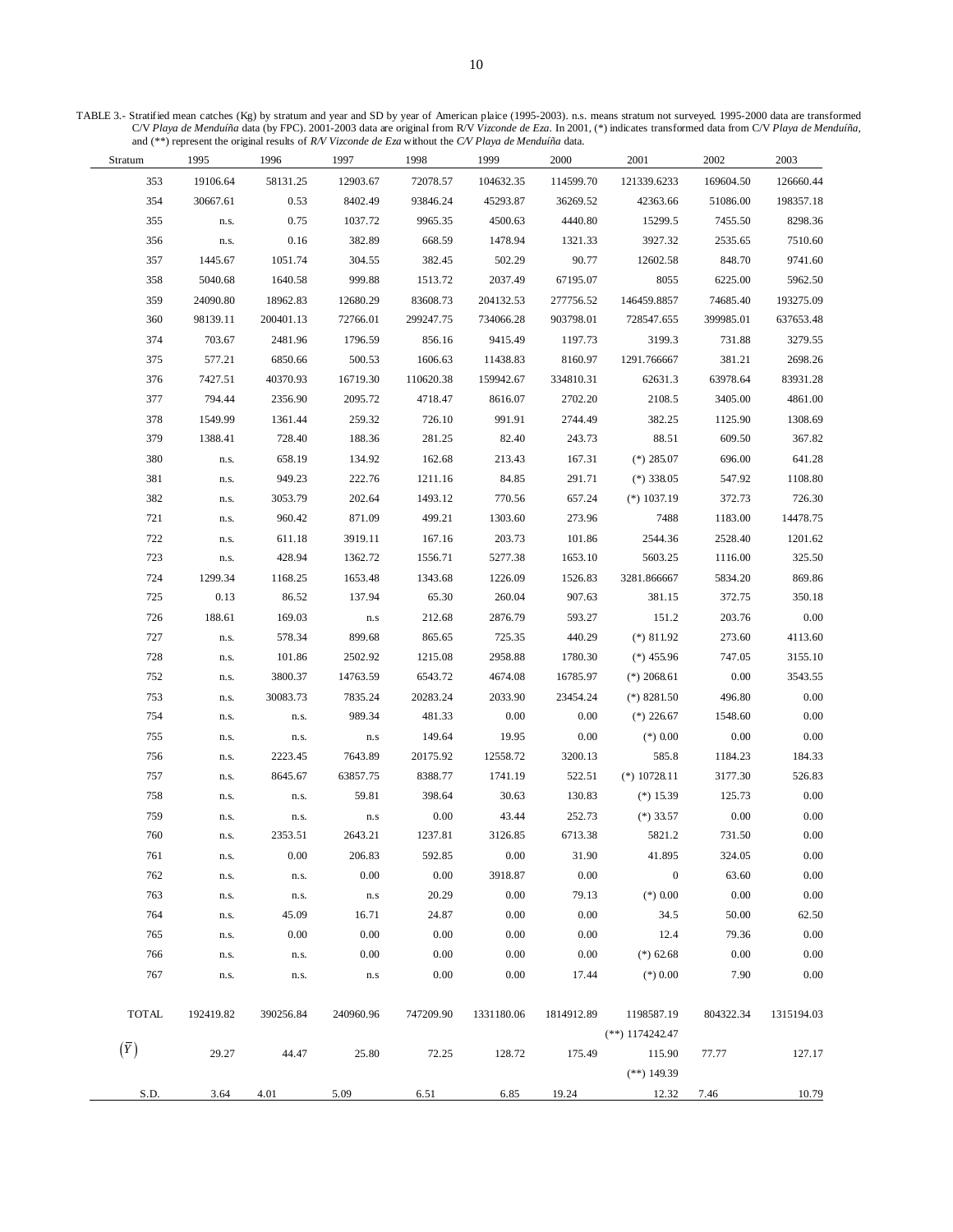**TABLE 4.-** Survey estimates (by the swept area method) of American plaice biomass (t) and SD by stratum and year on NAFO Div. 3NO. n.s. means stratum not surveyed. 1995-2000 data are transformed C/V *Playa de Menduíña* data. 2001-2003 data are original from R/V *Vizconde de Eza*. In 2001, (\*) indicates transformed data from C/V *Playa de Menduíña*, and (\*\*) represent the original results of *R/V Vizconde de Eza* without the *C/V Playa de Menduíña* data. The last row presents the biomass obtained from the length distribution.

| 2003             | 2002             | 2001                   | 2000             | 1999             | 1998                   | 1997             | 1996             | 1995  | Stratum          |
|------------------|------------------|------------------------|------------------|------------------|------------------------|------------------|------------------|-------|------------------|
| 11385            | 14245            | 10667                  | 9651             | 8719             | 6200                   | 1075             | 4697             | 1626  | 353              |
| 17632            | 4302             | 3766                   | 3054             | 4165             | 7903                   | 723              | 3002             | 2610  | 354              |
| 726              | 631              | 1275                   | 382              | 393              | 901                    | 89               | 369              | n.s.  | 355              |
| 668              | 218              | 327                    | 117              | 129              | 60                     | 34               | 36               | n.s.  | 356              |
| 852              | 71               | 1034                   | $7\phantom{.0}$  | 43               | 32                     | 28               | 97               | 133   | 357              |
| 530              | 541              | 700                    | 5907             | 175              | 130                    | 89               | 154              | 474   | 358              |
| 17099            | 6530             | 12775                  | 23702            | 16836            | 7192                   | 1103             | 1732             | 2095  | 359              |
| 56586            | 34903            | 60148                  | 75434            | 59988            | 25808                  | 6203             | 16517            | 8540  | 360              |
| 292              | 64               | 267                    | 100              | 773              | 73                     | 153              | 214              | 63    | 374              |
| 245              | 32               | 115                    | 670              | 968              | 140                    | 43               | 599              | 51    | 375              |
| 7461             | 5612             | 5423                   | 27901            | 13124            | 9578                   | 1479             | 3425             | 644   | 376              |
| 432              | 298              | 184                    | 236              | 718              | 413                    | 180              | 206              | 72    | 377              |
| 116              | 97               | 32                     | 236              | 87               | 62                     | 25               | 124              | 143   | 378              |
| 32               | 53               | 8                      | 22               | $\boldsymbol{7}$ | 24                     | 18               | 65               | 126   | 379              |
| 56               | 62               | $(*) 28$               | 14               | 18               | 14                     | 13               | 59               | n.s.  | 380              |
| 97               | 48               | $(*) 29$               | 25               | $\boldsymbol{7}$ | 106                    | 20               | 83               | n.s.  | 381              |
| 64               | 33               | $(*) 89$               | 53               | 64               | 131                    | 18               | 271              | n.s.  | 382              |
| 1287             | 102              | 605                    | 23               | 107              | 49                     | 79               | 90               | n.s.  | 721              |
| 109              | 214              | 219                    | $\overline{9}$   | 18               | 16                     | 367              | 59               | n.s.  | 722              |
| 28               | 96               | 467                    | 134              | 461              | 134                    | 130              | 39               | n.s.  | 723              |
| 77               | 519              | 279                    | 131              | 109              | 130                    | 147              | 115              | 124   | 724              |
| 31               | 33               | 33                     | 86               | 23               | $\,8\,$                | 13               | $\,8\,$          | 130   | 725              |
| $\boldsymbol{0}$ | 19               | 13                     | 54               | 256              | 21                     | n.s.             | 16               | 18    | 726              |
| 378              | 24               | $(*) 72$               | 42               | 61               | 74                     | 96               | 55               | n.s.  | 727              |
| 280              | 65               | $(*) 40$               | 170              | 255              | 118                    | 234              | 365              | n.s.  | 728              |
| 310              | 143              | $(*) 197$              | 1628             | 402              | 572                    | 1358             | 349              | n.s.  | 752              |
| $\boldsymbol{0}$ | 43               | $(*)775$               | 2157             | 178              | 1865                   | 733              | 3027             | n.s.  | 753              |
| $\boldsymbol{0}$ | 6                | $(*) 23$               | $\boldsymbol{0}$ | $\boldsymbol{0}$ | 46                     | 90               | n.s.             | n.s.  | 754              |
| $\boldsymbol{0}$ | $\boldsymbol{0}$ | $(*) 0$                | $\boldsymbol{0}$ | $\boldsymbol{2}$ | 15                     | n.s.             | n.s.             | n.s.  | 755              |
| 17               | 104              | 52                     | 316              | 1116             | 1793                   | 703              | 212              |       | 756              |
| 48               | 282              | $(*)$ 923              | 49               | 150              | 813                    | 6307             | 922              | n.s.  | 757              |
|                  |                  |                        |                  |                  |                        |                  |                  | n.s.  | 758              |
| $\boldsymbol{0}$ | 11               | $(*) 1$                | 12               | 3                | 37<br>$\boldsymbol{0}$ | 6                | n.s.             | n.s.  | 759              |
| $\boldsymbol{0}$ | $\boldsymbol{0}$ | $(*)3$                 | 24               | $\overline{4}$   |                        | n.s.             | n.s.             | n.s.  | 760              |
| $\boldsymbol{0}$ | 64               | 509                    | 639              | 278              | 116                    | 252              | 224              | n.s.  | 761              |
| $\theta$         | 29               | 4                      | 3                | $\theta$         | 57                     | 20               | $\theta$         | n.s.  | 762              |
| $\boldsymbol{0}$ | 6                | $\boldsymbol{0}$       | $\boldsymbol{0}$ | 373              | $\boldsymbol{0}$       | $\boldsymbol{0}$ | n.s.             | n.s.  | 763              |
| $\boldsymbol{0}$ | $\boldsymbol{0}$ | $(*) 0$                | 8                | $\boldsymbol{0}$ | $\boldsymbol{2}$       | n.s.             | n.s.             | n.s.  |                  |
| 6                | $\overline{4}$   | 3                      | $\boldsymbol{0}$ | $\boldsymbol{0}$ | $\mathbf{2}$           | $\sqrt{2}$       | $\overline{4}$   | n.s.  | 764              |
| $\boldsymbol{0}$ | 7                | $\mathbf{1}$           | $\boldsymbol{0}$ | $\boldsymbol{0}$ | $\boldsymbol{0}$       | $\boldsymbol{0}$ | $\boldsymbol{0}$ | n.s.  | 765              |
| $\boldsymbol{0}$ | $\boldsymbol{0}$ | $(*) 2$                | $\boldsymbol{0}$ | $\boldsymbol{0}$ | $\boldsymbol{0}$       | $\boldsymbol{0}$ | n.s.             | n.s.  | 766              |
| $\boldsymbol{0}$ | $\mathbf{1}$     | $(*) 0$                | $\sqrt{2}$       | $\boldsymbol{0}$ | $\boldsymbol{0}$       | n.s.             | n.s.             | n.s.  | 767              |
| 116842           | 69511            | 101089<br>$(**)$ 98907 | 152997           | 110010           | 64635                  | 21827            | 37138            | 16848 | TOTAL            |
| 9777             | 7097             | 10841                  | 16740            | 5825             | 5946                   | 4495             | 3137             | 2050  | S.D.             |
| 109359           | 62585            | 103173                 | 117814           | 72155            | 42931                  | 15830            | 28126            | 14712 | Warren<br>Method |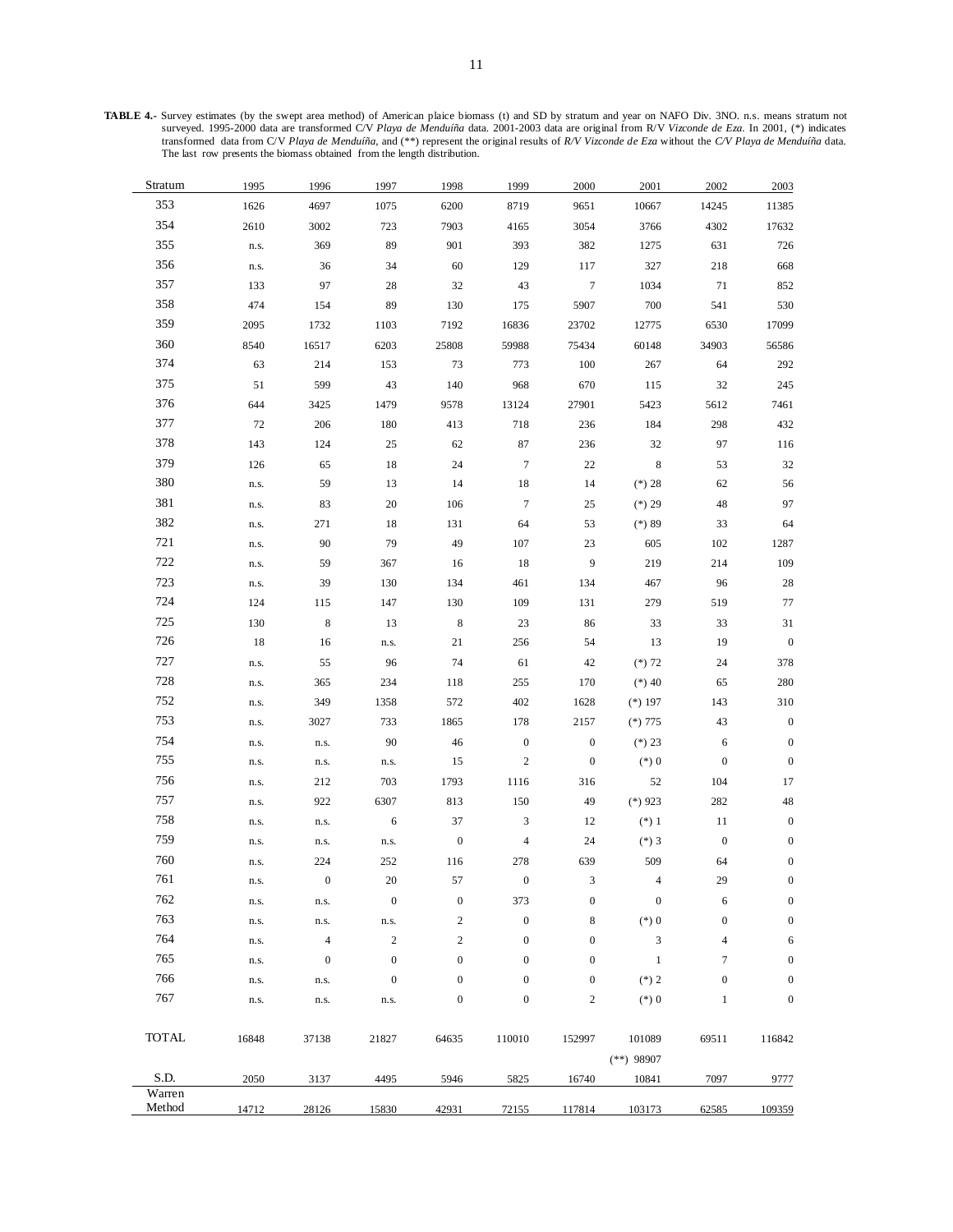|         |   | 1995             | 1996             | 1997             | 1998             | 1999             | 2000             | 2001             | 2002             | 2003             |
|---------|---|------------------|------------------|------------------|------------------|------------------|------------------|------------------|------------------|------------------|
| Males   | a | 0.0055           | 0.0075           | 0.0043           | 0.0041           | 0.0049           | 0.0024           | 0.0064           | 0.0041           | 0.0037           |
|         |   | $Error = 0.1552$ | $Error = 0.1349$ | $Error = 0.1296$ | $Error = 0.1200$ | $Error = 0.2799$ | $Error = 0.1281$ | $Error = 0.1556$ | $Error = 0.0660$ | $Error = 0.0752$ |
|         | b | 3.1272           | 3.0239           | 3.1794           | 3.1943           | 3.1454           | 3.3523           | 3.0742           | 3.1930           | 3.2287           |
|         |   | $Error = 0.0447$ | $Error = 0.0392$ | $Error = 0.0378$ | $Error = 0.0348$ | $Error = 0.0817$ | $Error = 0.0382$ | $Error = 0.0485$ | $Error = 0.0205$ | $Error = 0.0234$ |
|         |   | $R^2 = 0.994$    | $R^2 = 0.994$    | $R^2 = 0.995$    | $R^2 = 0.996$    | $R^2 = 0.983$    | $R^2 = 0.995$    | $R^2 = 0.992$    | $R^2 = 0.988$    | $R^2 = 0.998$    |
|         |   | $N = 590$        | $N = 233$        | $N = 1050$       | $N = 573$        | $N = 183$        | $N = 321$        | $N = 188$        | $N = 384$        | $N = 622$        |
| Females | a | 0.0039           | 0.0038           | 0.0027           | 0.0027           | 0.0048           | 0.0020           | 0.0039           | 0.0032           | 0.0030           |
|         |   | $Error = .1112$  | $Error = 0.1204$ | $Error = 0.1058$ | $Error = 0.0595$ | $Error = 0.1420$ | $Error = 0.0981$ | $Error = 0.0624$ | $Error = 0.0628$ | $Error = 0.0549$ |
|         | b | 3.2383           | 3.2354           | 3.3263           | 3.3218           | 3.1704           | 3.4049           | 3.2256           | 3.2752           | 3.2918           |
|         |   | $Error = 0.0307$ | $Error = 0.0326$ | $Error = 0.0291$ | $Error = 0.0162$ | $Error = 0.0389$ | $Error = 0.0271$ | $Error = 0.0177$ | $Error = 0.0178$ | $Error = 0.0157$ |
|         |   | $R^2 = 0.996$    | $R^2 = 0.994$    | $R^2 = 0.998$    | $R^2 = 0.999$    | $R^2 = 0.993$    | $R^2 = 0.998$    | $R^2 = 0.998$    | $R^2 = 0.998$    | $R^2 = 0.999$    |
|         |   | $N = 477$        | $N = 367$        | $N = 1396$       | $N = 937$        | $N = 201$        | $N = 402$        | $N = 370$        | $N = 703$        | $N = 960$        |
| Indet.  | a | 0.0040           | 0.0038           | 0.0026           | 0.0028           | 0.0022           | 0.0020           | 0.0054           | 0.0035           | 0.0032           |
|         |   | $Error = .0990$  | $Error = 0.1096$ | $Error = 0.0928$ | $Error = 0.0602$ | $Error = 0.1531$ | $Error = 0.0817$ | $Error = 0.0866$ | $Error = 0.0599$ | $Error = 0.0581$ |
|         | b | 3.2295           | 3.2348           | 3.3370           | 3.3153           | 3.3812           | 3.4049           | 3.1409           | 3.2527           | 3.2795           |
|         |   | $Error = 0.0274$ | $Error = 0.0297$ | $Error = 0.0255$ | $Error = 0.0164$ | $Error = 0.0431$ | $Error = 0.0226$ | $Error = 0.0248$ | $Error = 0.0171$ | $Error = 0.0167$ |
|         |   | $R^2 = 0.997$    | $R^2 = 0.995$    | $R^2 = 0.997$    | $R^2 = 0.999$    | $R^2 = 0.989$    | $R^2 = 0.997$    | $R^2 = 0.996$    | $R^2 = 0.998$    | $R^2 = 0.998$    |
|         |   | $N = 1067$       | $N = 604$        | $N = 2446$       | $N = 1513$       | $N = 386$        | $N = 726$        | $N = 573$        | $N = 1087$       | $N = 1587$       |

TABLE 5.- Length weight relationships in the calculation of American plaice biomass. The equation is Spanish Spring Surveys on NAFO Div. 3NO: 1995-2003. To calculate the parameters for the indeterminate individuals, we used the total data (males + females + indeterminate individuals)  $Weight = a(l + 0.5)^b$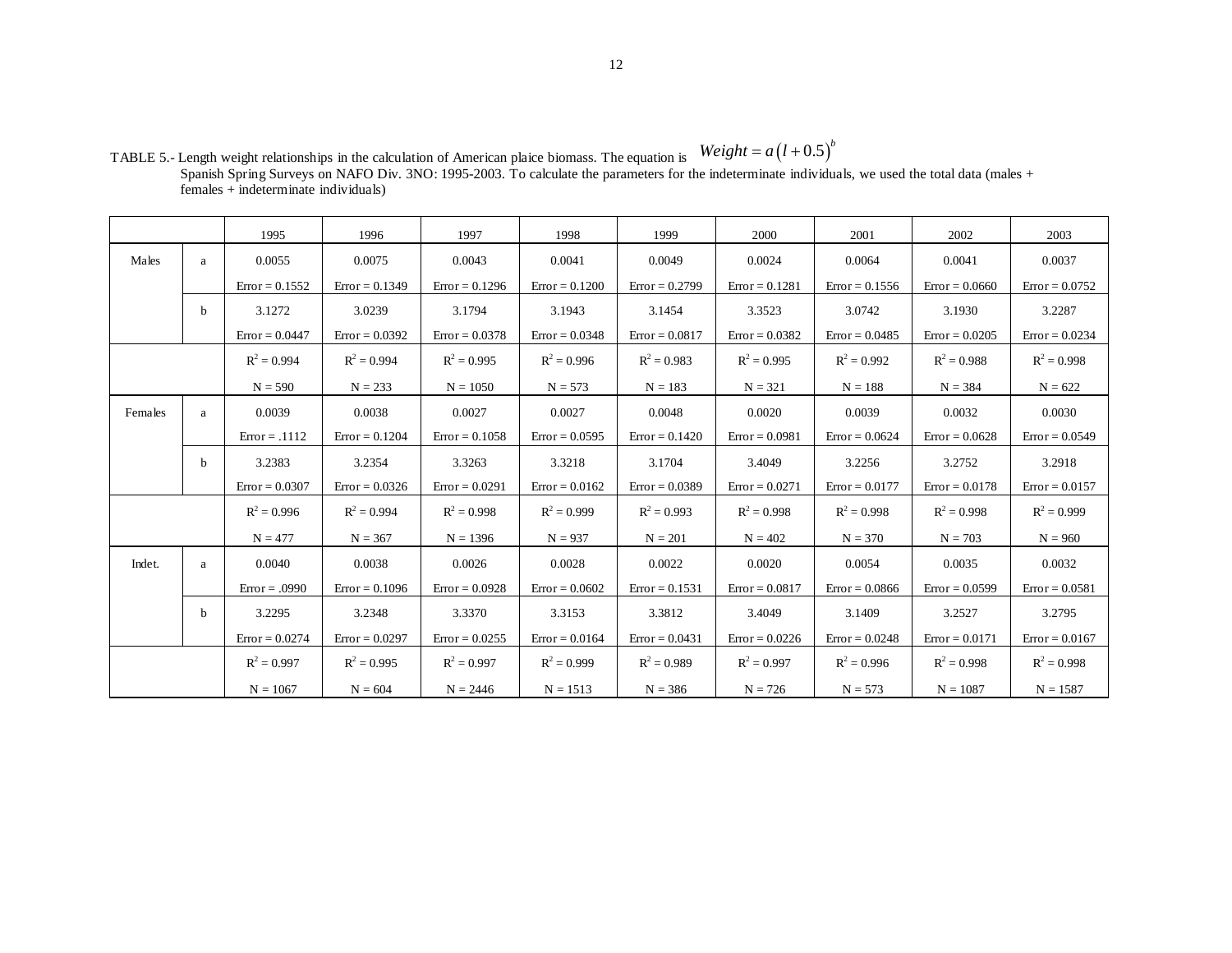**TABLE 6.-** Survey estimates (by the swept area method) of American plaice abundance (,000) and SD by stratum and year on NAFO Div. 3NO. n.s. means stratum not surveyed. 1995-2000 data are transformed C/V *Playa de Menduíña* data. 2001-2003 data are original from R/V *Vizconde de Eza*. In 2001, (\*) indicates transformed data from C/V *Playa de Menduíña*, and (\*\*) represent the original results of *R/V Vizconde de Eza* without the *C/V Playa de Menduíña* data. The last row presents the biomass obtained from the length distribution.

| Strata        | 1995   | 1996             | 1997             | 1998             | 1999             | 2000             | 2001             | 2002             | 2003             |
|---------------|--------|------------------|------------------|------------------|------------------|------------------|------------------|------------------|------------------|
| 353           | 7846   | 23780            | 4081             | 18626            | 27734            | 47168            | 50091            | 69143            | 49841            |
| 354           | 13009  | 14619            | 3451             | 25087            | 14295            | 8553             | 14254            | 21378            | 64937            |
| 355           | n.s.   | 1649             | 373              | 2577             | 611              | 1107             | 3949             | 1767             | 2072             |
| 356           | n.s.   | 189              | 158              | 188              | 350              | 257              | 1070             | 848              | 1882             |
| 357           | 627    | 360              | 102              | 93               | 82               | 27               | 3963             | 273              | 4182             |
| 358           | 2323   | 866              | 452              | 399              | 387              | 10840            | 2707             | 3171             | 2458             |
| 359           | 18117  | 9339             | 4860             | 22283            | 49395            | 66859            | 46680            | 44928            | 78397            |
| 360           | 55365  | 73742            | 24608            | 75429            | 157596           | 247635           | 296315           | 113601           | 194988           |
| 374           | 333    | 1114             | 748              | 225              | 2187             | 290              | 1685             | 298              | 1113             |
| 375           | 228    | 1444             | 134              | 388              | 2401             | 1441             | 321              | 92               | 602              |
| 376           | 3273   | 10995            | 4829             | 21996            | 29930            | 60686            | 14492            | 12313            | 15639            |
| 377           | 491    | 1238             | 1096             | 1047             | 3211             | 672              | 2079             | 2447             | 4166             |
| 378           | 1037   | 782              | 109              | 209              | 263              | 564              | 430              | 891              | 1093             |
| 379           | 640    | 461              | 83               | 105              | 20               | 56               | 14               | 268              | 74               |
| 380           | n.s.   | 413              | 98               | 72               | 54               | 49               | $(*)115$         | 307              | 449              |
| 381           | n.s.   | 823              | 164              | 669              | 49               | 181              | $(*)158$         | 302              | 1171             |
| 382           | n.s.   | 2206             | 132              | 667              | 405              | 255              | $(*) 374$        | 362              | 234              |
| 721           | n.s.   | 417              | 317              | 135              | 321              | 59               | 2011             | 425              | 4864             |
| 722           | n.s.   | 244              | 2841             | 52               | 33               | 17               | 795              | 583              | 277              |
| 723           | n.s.   | 205              | 556              | 364              | 1208             | 307              | 1498             | 407              | 68               |
| 724           | 452    | 444              | 573              | 384              | 250              | 250              | 1455             | 1025             | 248              |
| 725           | 497    | 42               | 71               | 19               | 78               | 280              | 117              | 200              | 119              |
| 726           | 55     | 61               | n.s.             | 71               | 747              | 172              | 37               | 30               | $\boldsymbol{0}$ |
| 727           | n.s.   | 369              | 612              | 296              | 219              | 136              | $(*) 227$        | 293              | 1055             |
| 728           | n.s.   | 2249             | 1473             | 596              | 910              | 528              | $(*) 112$        | 177              | 704              |
| 752           | n.s.   | 1334             | 5953             | 2414             | 1662             | 5204             | $(*) 607$        | 304              | 641              |
| 753           | n.s.   | 10851            | 2548             | 6787             | 554              | 6470             | $(*) 2067$       | 90               | $\boldsymbol{0}$ |
| 754           | n.s.   | n.s.             | 259              | 145              | $\boldsymbol{0}$ | $\boldsymbol{0}$ | $(*) 49$         | $\,$ 8 $\,$      | $\boldsymbol{0}$ |
| 755           | n.s.   | n.s.             | n.s.             | 61               | $\boldsymbol{0}$ | $\boldsymbol{0}$ | $(*) 0$          | $\boldsymbol{0}$ | $\boldsymbol{0}$ |
| 756           | n.s.   | 784              | 2619             | 5360             | 3352             | 887              | 126              | 283              | 78               |
| 757           | n.s.   | 3393             | 21986            | 2696             | 467              | 94               | $(*)$ 2252       | 535              | 124              |
| 758           | n.s.   | n.s.             | 13               | 88               | $10\,$           | 25               | $(*) 6$          | 69               | $\boldsymbol{0}$ |
| 759           | n.s.   | n.s.             | n.s.             | $\boldsymbol{0}$ | 12               | 67               | $(*) 5$          | $\boldsymbol{0}$ | $\boldsymbol{0}$ |
| 760           | n.s.   | 1175             | 690              | 262              | 647              | 1188             | 848              | 114              | $\boldsymbol{0}$ |
| 761           | n.s.   | $\boldsymbol{0}$ | 49               | 154              | $\boldsymbol{0}$ | $\bf{0}$         | 8                | 46               | $\boldsymbol{0}$ |
| 762           | n.s.   | n.s.             | $\boldsymbol{0}$ | $\boldsymbol{0}$ | 789              | $\boldsymbol{0}$ | $\boldsymbol{0}$ | 44               | $\boldsymbol{0}$ |
| 763           | n.s.   | n.s.             | n.s.             | 5                | $\boldsymbol{0}$ | 13               | $(*)0$           | $\boldsymbol{0}$ | $\boldsymbol{0}$ |
| 764           | n.s.   | $\boldsymbol{0}$ | 6                | $\tau$           | $\boldsymbol{0}$ | $\boldsymbol{0}$ | 42               | 30               | 32               |
| 765           | n.s.   | $\boldsymbol{0}$ | $\boldsymbol{0}$ | $\mathbf{0}$     | $\boldsymbol{0}$ | $\boldsymbol{0}$ | 11               | 57               | $\boldsymbol{0}$ |
| 766           | n.s.   | n.s.             | $\boldsymbol{0}$ | $\mathbf{0}$     | $\boldsymbol{0}$ | $\boldsymbol{0}$ | $(*) 15$         | $\boldsymbol{0}$ | $\boldsymbol{0}$ |
| 767           | n.s.   | n.s.             | n.s.             | $\boldsymbol{0}$ | $\boldsymbol{0}$ | 3                | $(*) 0$          | 7                | $\boldsymbol{0}$ |
|               |        |                  |                  |                  |                  |                  |                  |                  |                  |
| <b>TOTAL</b>  | 104296 | 165591           | 86045            | 189956           | 300227           | 462342           | 450985           | 277115           | 431509           |
|               |        |                  |                  |                  |                  |                  | $(**)$ 444998    |                  |                  |
| S.D.          | 16155  | 15161            | 16174            | 16422            | 16424            | 57620            | 60580            | 24570            | 41665            |
| Warren Method | 76889  | 98746            | 48073            | 98923            | 171249           | 383158           | 444998           | 277115           | 431509           |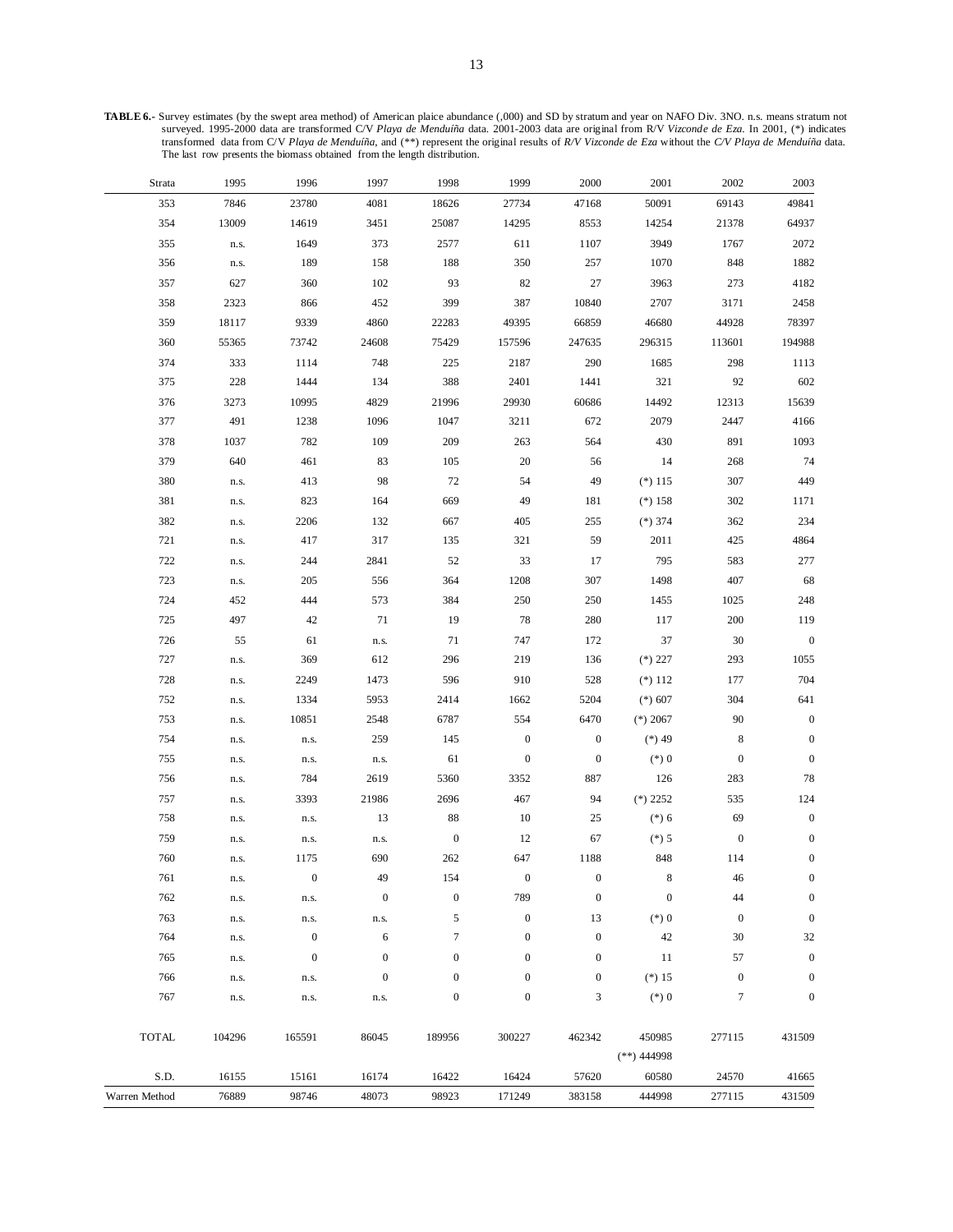TABLE 7.- American plaice length distribution. Estimated numbers in frequency in ‰. Spanish Spring Survey on NAFO 3NO: 1995-2003. Indet. means indeterminate. 1995-2000 data are transformed C/V *Playa de Menduíña* data. 2001-2003 data are original R/V *Vizconde de Eza* data. (\*) indicates untransformed data.

|                          |         | 1995    |        |         | 1996    |        |           | 1997    |        |
|--------------------------|---------|---------|--------|---------|---------|--------|-----------|---------|--------|
| Lenght (cm.)             | Males   | Females | Indet. | Males   | Females | Indet. | Males     | Females | Indet. |
| 6                        | 0.000   | 0.000   | 0.000  | 0.000   | 0.000   | 0.000  | 0.000     | 0.000   | 0.000  |
| 8                        | 0.000   | 0.000   | 0.000  | 0.000   | 0.000   | 0.000  | 0.000     | 0.000   | 0.000  |
| 10                       | 0.000   | 0.000   | 0.000  | 0.000   | 0.000   | 0.000  | 0.000     | 0.000   | 0.000  |
| 12                       | 0.000   | 1.697   | 1.990  | 0.000   | 0.000   | 0.000  | 0.000     | 0.000   | 0.000  |
| 14                       | 0.679   | 0.484   | 1.329  | 0.000   | 0.000   | 0.243  | 0.147     | 0.142   | 0.000  |
| 16                       | 1.077   | 5.722   | 0.261  | 0.862   | 3.809   | 0.438  | 0.359     | 0.356   | 0.000  |
| 18                       | 6.531   | 11.143  | 0.000  | 4.963   | 10.275  | 0.617  | 4.816     | 7.033   | 0.000  |
| 20                       | 36.786  | 34.135  | 0.000  | 11.922  | 30.778  | 0.049  | 12.831    | 12.348  | 0.208  |
| 22                       | 103.187 | 85.413  | 0.000  | 17.880  | 30.095  | 1.222  | 24.183    | 16.204  | 0.000  |
| 24                       | 115.179 | 92.469  | 0.000  | 34.539  | 26.569  | 0.000  | 30.227    | 21.193  | 0.000  |
| 26                       | 85.220  | 70.200  | 0.000  | 78.402  | 42.826  | 0.653  | 35.855    | 32.906  | 0.000  |
| 28                       | 50.770  | 54.813  | 0.000  | 94.576  | 80.031  | 0.000  | 66.473    | 38.820  | 0.000  |
| 30                       | 26.007  | 40.627  | 0.000  | 59.176  | 84.795  | 0.000  | 105.671   | 39.695  | 0.000  |
| 32                       | 15.529  | 35.756  | 0.000  | 32.328  | 74.213  | 0.000  | 64.801    | 56.262  | 0.000  |
| 34                       | 9.372   | 28.678  | 0.000  | 19.089  | 59.625  | 0.076  | 53.024    | 61.659  | 0.000  |
| 36                       | 5.781   | 18.623  | 0.000  | 13.110  | 52.238  | 0.000  | 34.951    | 61.304  | 0.000  |
| 38                       | 3.531   | 13.070  | 0.000  | 5.755   | 37.386  | 0.000  | 13.839    | 59.359  | 0.000  |
| 40                       | 2.143   | 9.758   | 0.000  | 2.820   | 23.790  | 0.000  | 9.032     | 44.139  | 0.000  |
| 42                       | 1.275   | 8.054   | 0.000  | 1.736   | 16.625  | 0.000  | 2.640     | 31.089  | 0.000  |
| 44                       | 0.635   | 5.292   | 0.000  | 1.021   | 12.016  | 0.000  | 2.204     | 20.892  | 0.000  |
| 46                       | 0.468   | 3.995   | 0.000  | 0.399   | 7.239   | 0.000  | 1.608     | 8.776   | 0.000  |
| 48                       | 0.023   | 2.753   | 0.000  | 0.227   | 5.114   | 0.000  | 0.175     | 8.830   | 0.000  |
| 50                       | 0.051   | 2.798   | 0.000  | 0.065   | 4.693   | 0.000  | 0.054     | 7.856   | 0.000  |
| 52                       | 0.000   | 1.885   | 0.000  | 0.000   | 3.909   | 0.000  | 0.000     | 2.289   | 0.000  |
| 54                       | 0.000   | 1.273   | 0.000  | 0.000   | 4.150   | 0.000  | $0.000\,$ | 2.016   | 0.000  |
| 56                       | 0.000   | 1.147   | 0.000  | 0.000   | 2.493   | 0.000  | 0.000     | 1.171   | 0.000  |
| 58                       | 0.000   | 0.421   | 0.000  | 0.000   | 1.183   | 0.000  | 0.000     | 0.595   | 0.000  |
| 60                       | 0.000   | 0.648   | 0.000  | 0.000   | 0.977   | 0.000  | 0.000     | 0.619   | 0.000  |
| 62                       | 0.000   | 0.743   | 0.000  | 0.000   | 0.658   | 0.000  | 0.000     | 0.314   | 0.000  |
| 64                       | 0.000   | 0.041   | 0.000  | 0.000   | 1.245   | 0.000  | 0.000     | 0.397   | 0.000  |
| 66                       | 0.000   | 0.447   | 0.000  | 0.000   | 0.642   | 0.000  | 0.000     | 0.450   | 0.000  |
| 68                       | 0.000   | 0.000   | 0.000  | 0.000   | 0.279   | 0.000  | 0.000     | 0.189   | 0.000  |
| 70                       | 0.000   | 0.000   | 0.000  | 0.000   | 0.122   | 0.000  | 0.000     | 0.000   | 0.000  |
| 72                       | 0.000   | 0.091   | 0.000  | 0.000   | 0.058   | 0.000  | 0.000     | 0.000   | 0.000  |
| 74                       | 0.000   | 0.000   | 0.000  | 0.000   | 0.000   | 0.000  | 0.000     | 0.000   | 0.000  |
| 76                       | 0.000   | 0.000   | 0.000  | 0.000   | 0.000   | 0.000  | 0.000     | 0.000   | 0.000  |
| 78                       | 0.000   | 0.000   | 0.000  | 0.000   | 0.000   | 0.000  | 0.000     | 0.000   | 0.000  |
|                          |         |         |        |         |         |        |           |         |        |
| Total                    | 464.243 | 532.177 | 3.580  | 378.870 | 617.833 | 3.297  | 462.890   | 536.902 | 0.208  |
| $N^{\circ}$ Ind. $(*)$ : | 6652    | 6614    | 9      | 6569    | 10111   | 21     | 8297      | 5729    | 3      |
| N° samples:              |         | 77      |        |         | 100     |        |           | 116     |        |
| Range:                   |         | 12-71   |        |         | 14-71   |        |           | 14-68   |        |
| Total catch:             |         | 2166    |        |         | 5186    |        |           | 4163    |        |
| Sampled catch:           |         | 994     |        |         | 1507    |        |           | 1390    |        |
| Total hauls:             |         | 77      |        |         | 112     |        |           | 128     |        |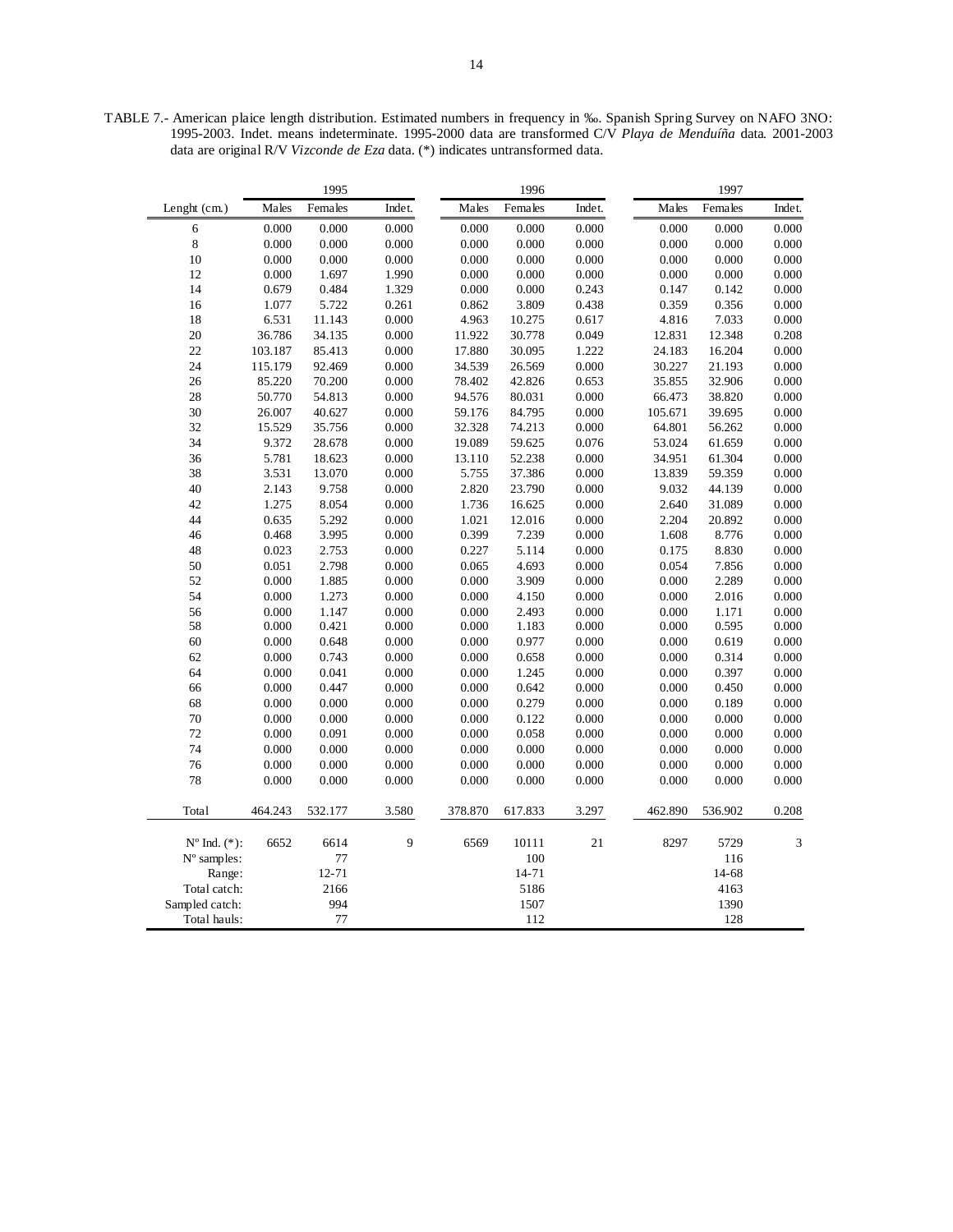TABLE 7 (cont.).- American plaice length distribution. Estimated numbers in frequency in ‰. Spanish Spring Survey on NAFO 3NO: 1995-2003. Indet. means indeterminate. 1995-2000 data are transformed C/V *Playa de Menduíña* data. 2001- 2003 data are original R/V *Vizconde de Eza* data. (\*) indicates untransformed data.

|                         |         | 1998    |              |         | 1999      |                |         | 2000      |        |
|-------------------------|---------|---------|--------------|---------|-----------|----------------|---------|-----------|--------|
| Lenght (cm.)            | Males   | Females | Indet.       | Males   | Females   | Indet.         | Males   | Females   | Indet. |
| 6                       | 0.000   | 0.000   | 0.000        | 0.000   | 0.000     | 0.000          | 0.000   | 0.000     | 0.000  |
| $\,$ 8 $\,$             | 0.000   | 0.000   | 0.000        | 0.000   | 0.000     | 0.000          | 0.000   | 0.000     | 0.000  |
| 10                      | 0.000   | 0.000   | 0.000        | 0.000   | 10.215    | 10.215         | 0.000   | 0.000     | 0.000  |
| 12                      | 0.000   | 0.000   | 0.000        | 0.000   | 40.858    | 13.694         | 10.747  | 25.701    | 0.697  |
| 14                      | 0.095   | 0.047   | 0.000        | 0.000   | 0.820     | 0.385          | 15.382  | 18.462    | 0.016  |
| 16                      | 3.246   | 0.756   | 0.000        | 2.605   | 5.972     | 0.000          | 79.451  | 93.233    | 0.000  |
| 18                      | 0.047   | 1.268   | 0.000        | 3.838   | 9.929     | 0.000          | 89.198  | 130.856   | 0.016  |
| 20                      | 1.352   | 2.764   | 0.000        | 1.284   | 0.206     | 0.000          | 25.515  | 47.908    | 0.000  |
| 22                      | 5.054   | 2.564   | 0.000        | 2.684   | 4.661     | 0.000          | 5.751   | 6.281     | 0.000  |
| 24                      | 12.517  | 11.151  | 0.000        | 5.342   | 2.798     | 0.000          | 3.751   | 2.610     | 0.000  |
| 26                      | 27.225  | 24.942  | 0.000        | 20.938  | 5.197     | 0.000          | 3.872   | 3.469     | 0.000  |
| 28                      | 38.182  | 30.358  | 0.000        | 50.289  | 21.443    | 0.000          | 6.740   | 1.601     | 0.000  |
| 30                      | 56.116  | 37.116  | 0.000        | 75.530  | 36.523    | 0.000          | 19.072  | 4.804     | 0.000  |
| 32                      | 61.680  | 45.408  | 0.000        | 86.938  | 39.546    | 0.000          | 35.042  | 9.455     | 0.000  |
| 34                      | 47.197  | 73.071  | $0.000\,$    | 61.278  | 35.331    | 0.000          | 30.649  | 21.010    | 0.000  |
| 36                      | 28.879  | 96.719  | 0.000        | 37.153  | 44.041    | 0.000          | 19.645  | 24.703    | 0.000  |
| 38                      | 14.846  | 104.539 | 0.000        | 18.802  | 68.372    | 0.000          | 10.304  | 29.010    | 0.000  |
| 40                      | 7.063   | 80.918  | 0.000        | 8.776   | 67.062    | 0.000          | 5.130   | 39.585    | 0.000  |
| 42                      | 2.475   | 61.957  | 0.000        | 3.281   | 66.358    | 0.000          | 1.862   | 43.141    | 0.000  |
| 44                      | 1.230   | 43.536  | 0.000        | 1.237   | 45.953    | 0.000          | 0.835   | 39.260    | 0.000  |
| 46                      | 0.789   | 26.929  | 0.000        | 0.706   | 28.114    | 0.000          | 0.574   | 28.427    | 0.000  |
| 48                      | 0.379   | 18.736  | 0.000        | 0.000   | 18.466    | 0.000          | 0.506   | 18.067    | 0.000  |
| 50                      | 0.018   | 9.278   | 0.000        | 0.066   | 14.653    | 0.000          | 0.095   | 11.684    | 0.000  |
| 52                      | 0.000   | 5.813   | 0.000        | 0.000   | 8.886     | 0.000          | 0.272   | 12.245    | 0.000  |
| 54                      | 0.000   | 3.400   | 0.000        | 0.000   | 7.748     | 0.000          | 0.000   | 7.865     | 0.000  |
| 56                      | 0.475   | 2.958   | 0.000        | 0.000   | 5.625     | 0.000          | 0.000   | 5.848     | 0.000  |
| 58                      | 0.000   | 2.195   | 0.000        | 0.000   | 2.381     | 0.000          | 0.000   | 3.033     | 0.000  |
| 60                      | 0.000   | 2.640   | 0.000        | 0.000   | 1.579     | 0.000          | 0.000   | 2.373     | 0.000  |
| 62                      | 0.000   | 0.600   | 0.000        | 0.000   | 1.030     | 0.000          | 0.000   | 2.352     | 0.000  |
| 64                      | 0.000   | 0.683   | 0.000        | 0.000   | 0.853     | 0.000          | 0.000   | 1.091     | 0.000  |
| 66                      | 0.000   | 0.441   | 0.000        | 0.000   | 0.250     | 0.000          | 0.000   | 0.674     | 0.000  |
| 68                      | 0.000   | 0.349   | 0.000        | 0.000   | 0.000     | 0.000          | 0.000   | 0.000     | 0.000  |
| 70                      | 0.000   | 0.000   | 0.000        | 0.000   | 0.000     | 0.000          | 0.000   | 0.100     | 0.000  |
| 72                      | 0.000   | 0.000   | 0.000        | 0.000   | 0.000     | 0.000          | 0.000   | 0.031     | 0.000  |
| 74                      | 0.000   | 0.000   | 0.000        | 0.000   | 0.000     | 0.000          | 0.000   | 0.000     | 0.000  |
| 76                      | 0.000   | 0.000   | 0.000        | 0.000   | 0.000     | 0.000          | 0.000   | 0.000     | 0.000  |
| 78                      | 0.000   | 0.000   | 0.000        | 0.000   | 0.087     | 0.000          | 0.000   | 0.000     | 0.000  |
| Total                   | 308.863 | 691.137 | 0.000        | 380.747 | 594.960   | 24.294         | 364.391 | 634.880   | 0.729  |
| $N^{\circ}$ Ind. $(*):$ | 4640    | 7390    | $\mathbf{0}$ | 4541    | 7742      | $\overline{4}$ | 3732    | 7721      | 5      |
| $N^{\circ}$ samples:    |         | 108     |              |         | 93        |                |         | 96        |        |
| Range:                  |         | 13-68   |              |         | $10 - 77$ |                |         | $11 - 72$ |        |
| Total catch:            |         | 8536    |              |         | 10565     |                |         | 15533     |        |
| Sampled catch:          |         | 1617    |              |         | 1858      |                |         | 1697      |        |
| Total hauls:            |         | 124     |              |         | 114       |                |         | 118       |        |
|                         |         |         |              |         |           |                |         |           |        |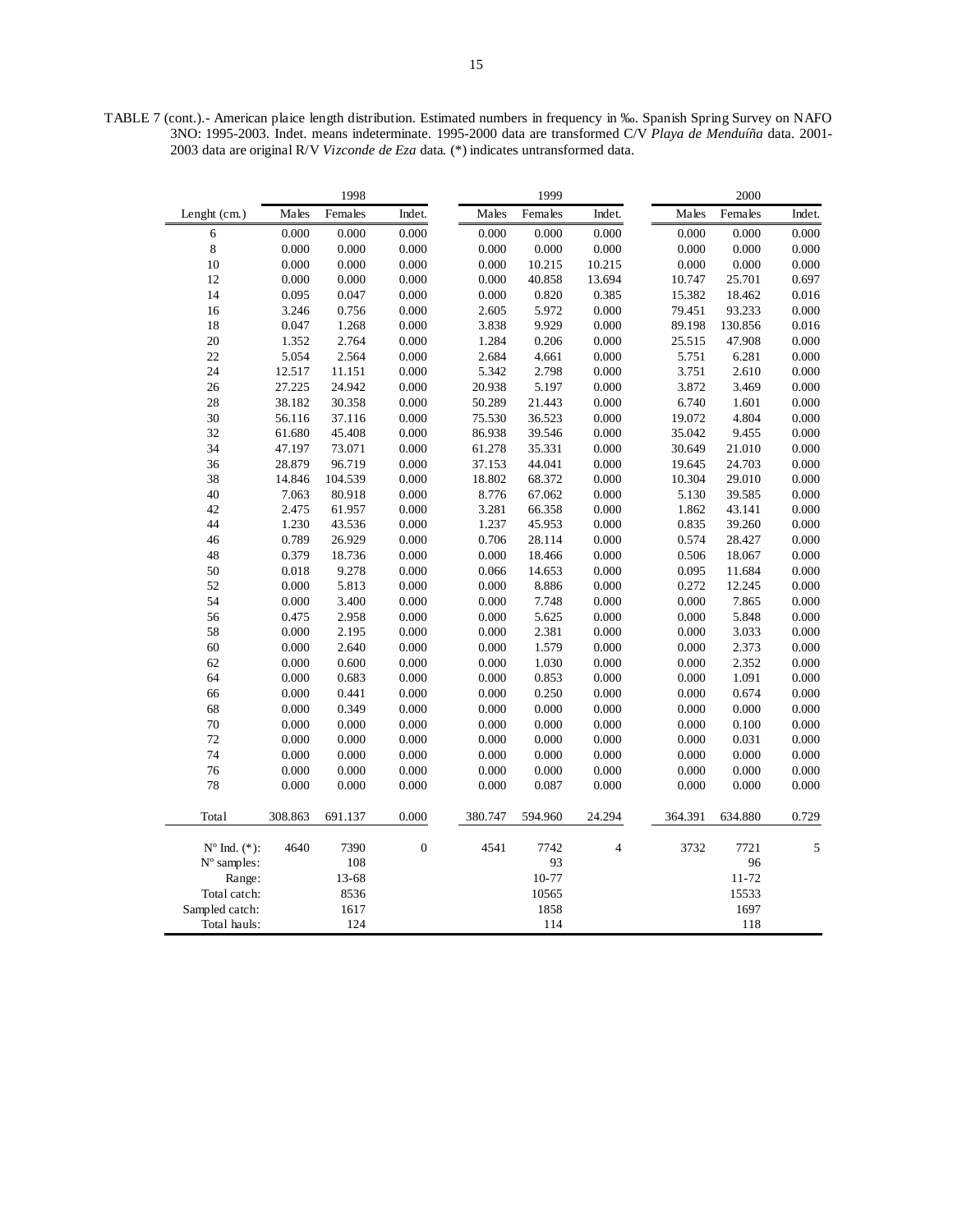TABLE 7 (cont.).- American plaice length distribution. Estimated numbers in frequency in ‰. Spanish Spring Survey on NAFO 3NO: 1995-2003. Indet. means indeterminate. 1995-2000 data are transformed C/V *Playa de Menduíña* data. 2001- 2003 data are original R/V *Vizconde de Eza* data. (\*) indicates untransformed data.

|                          |         | 2001     |        |         | 2002     |        |         | 2003     |        |
|--------------------------|---------|----------|--------|---------|----------|--------|---------|----------|--------|
| Lenght (cm.)             | Males   | Females  | Indet. | Males   | Females  | Indet. | Males   | Females  | Indet. |
| 6                        | 0.000   | 0.000    | 1.192  | 0.000   | 0.000    | 0.000  | 0.077   | 0.000    | 0.181  |
| 8                        | 0.021   | 0.032    | 4.613  | 0.026   | 0.000    | 0.169  | 0.722   | 0.205    | 0.412  |
| 10                       | 0.294   | 0.686    | 0.985  | 0.586   | 1.306    | 0.000  | 0.450   | 0.367    | 0.167  |
| 12                       | 1.915   | 3.100    | 0.432  | 7.108   | 14.576   | 0.468  | 0.492   | 0.807    | 0.029  |
| 14                       | 8.895   | 12.887   | 1.267  | 14.487  | 17.729   | 0.114  | 2.909   | 3.061    | 0.000  |
| 16                       | 10.853  | 13.335   | 0.201  | 4.276   | 5.762    | 0.000  | 5.502   | 4.253    | 0.000  |
| 18                       | 44.285  | 48.188   | 0.020  | 10.335  | 12.819   | 0.000  | 24.747  | 23.182   | 0.000  |
| $20\,$                   | 123.739 | 107.422  | 0.000  | 26.639  | 27.380   | 0.000  | 24.052  | 22.506   | 0.000  |
| 22                       | 97.613  | 101.564  | 0.000  | 54.975  | 38.631   | 0.000  | 15.807  | 17.120   | 0.000  |
| 24                       | 31.528  | 49.790   | 0.000  | 107.492 | 95.184   | 0.000  | 43.300  | 26.127   | 0.000  |
| 26                       | 8.114   | 11.576   | 0.000  | 88.930  | 119.780  | 0.000  | 104.263 | 34.020   | 0.000  |
| 28                       | 5.438   | 5.230    | 0.000  | 34.962  | 69.061   | 0.000  | 109.544 | 90.346   | 0.000  |
| 30                       | 14.805  | 2.829    | 0.000  | 14.692  | 23.490   | 0.000  | 52.318  | 123.411  | 0.000  |
| 32                       | 28.915  | 2.546    | 0.000  | 18.181  | 7.458    | 0.000  | 21.204  | 69.059   | 0.000  |
| 34                       | 34.747  | 6.459    | 0.000  | 20.738  | 4.457    | 0.000  | 21.169  | 26.210   | 0.000  |
| 36                       | 24.994  | 14.652   | 0.000  | 15.765  | 4.408    | 0.000  | 16.174  | 8.843    | 0.000  |
| 38                       | 9.627   | 22.493   | 0.000  | 9.927   | 8.116    | 0.000  | 11.674  | 4.718    | 0.000  |
| 40                       | 4.338   | 25.245   | 0.000  | 3.758   | 17.625   | 0.000  | 5.236   | 7.382    | 0.000  |
| 42                       | 1.871   | 25.718   | 0.173  | 1.808   | 21.227   | 0.000  | 1.151   | 12.468   | 0.000  |
| 44                       | 1.222   | 26.655   | 0.000  | 0.527   | 21.186   | 0.000  | 0.412   | 12.990   | 0.000  |
| 46                       | 0.258   | 23.126   | 0.000  | 0.260   | 18.817   | 0.000  | 0.114   | 13.230   | 0.000  |
| 48                       | 0.000   | 13.860   | 0.000  | 0.026   | 12.071   | 0.000  | 0.062   | 11.684   | 0.000  |
| 50                       | 0.000   | 7.571    | 0.000  | 0.071   | 8.838    | 0.000  | 0.000   | 8.082    | 0.000  |
| 52                       | 0.000   | 4.674    | 0.000  | 0.058   | 4.187    | 0.000  | 0.000   | 5.700    | 0.000  |
| 54                       | 0.000   | 2.836    | 0.000  | 0.058   | 4.099    | 0.000  | 0.000   | 5.466    | 0.000  |
| 56                       | 0.000   | 2.345    | 0.000  | 0.000   | 2.493    | 0.000  | 0.000   | 2.897    | 0.000  |
| 58                       | 0.000   | 0.799    | 0.000  | 0.000   | 1.400    | 0.000  | 0.000   | 1.989    | 0.000  |
| 60                       | 0.000   | 0.868    | 0.000  | 0.000   | 0.415    | 0.000  | 0.000   | 0.936    | 0.000  |
| 62                       | 0.000   | 0.739    | 0.000  | 0.000   | 0.654    | 0.000  | 0.000   | 0.299    | 0.000  |
| 64                       | 0.000   | 0.216    | 0.000  | 0.000   | 0.116    | 0.000  | 0.000   | 0.215    | 0.000  |
| 66                       | 0.000   | 0.000    | 0.000  | 0.000   | 0.136    | 0.000  | 0.000   | 0.260    | 0.000  |
| 68                       | 0.000   | 0.159    | 0.000  | 0.000   | 0.144    | 0.000  | 0.000   | 0.000    | 0.000  |
| 70                       | 0.000   | 0.045    | 0.000  | 0.000   | 0.000    | 0.000  | 0.000   | 0.000    | 0.000  |
| 72                       | 0.000   | 0.000    | 0.000  | 0.000   | 0.000    | 0.000  | 0.000   | 0.000    | 0.000  |
| 74                       | 0.000   | 0.000    | 0.000  | 0.000   | 0.000    | 0.000  | 0.000   | 0.000    | 0.000  |
| 76                       | 0.000   | 0.000    | 0.000  | 0.000   | 0.000    | 0.000  | 0.000   | 0.000    | 0.000  |
| 78                       | 0.000   | 0.000    | 0.000  | 0.000   | 0.000    | 0.000  | 0.000   | 0.000    | 0.000  |
|                          |         |          |        |         |          |        |         |          |        |
| Total                    | 453.472 | 537.646  | 8.883  | 435.686 | 563.564  | 0.751  | 461.380 | 537.831  | 0.789  |
| $N^{\circ}$ Ind. $(*)$ : | 4996    | 7906     | 114    | 5873    | 7234     | 12     | 6122    | 7333     | 9      |
| N° samples:              |         | 81       |        |         | 108      |        |         | 91       |        |
| Range:                   |         | $5 - 70$ |        |         | $7 - 68$ |        |         | $6 - 66$ |        |
| Total catch:             |         | 11477    |        |         | 9201     |        |         | 13955    |        |
| Sampled catch:           |         | 3388     |        |         | 3675     |        |         | 3885     |        |
| Total hauls:             |         | 83       |        |         | 125      |        |         | 122      |        |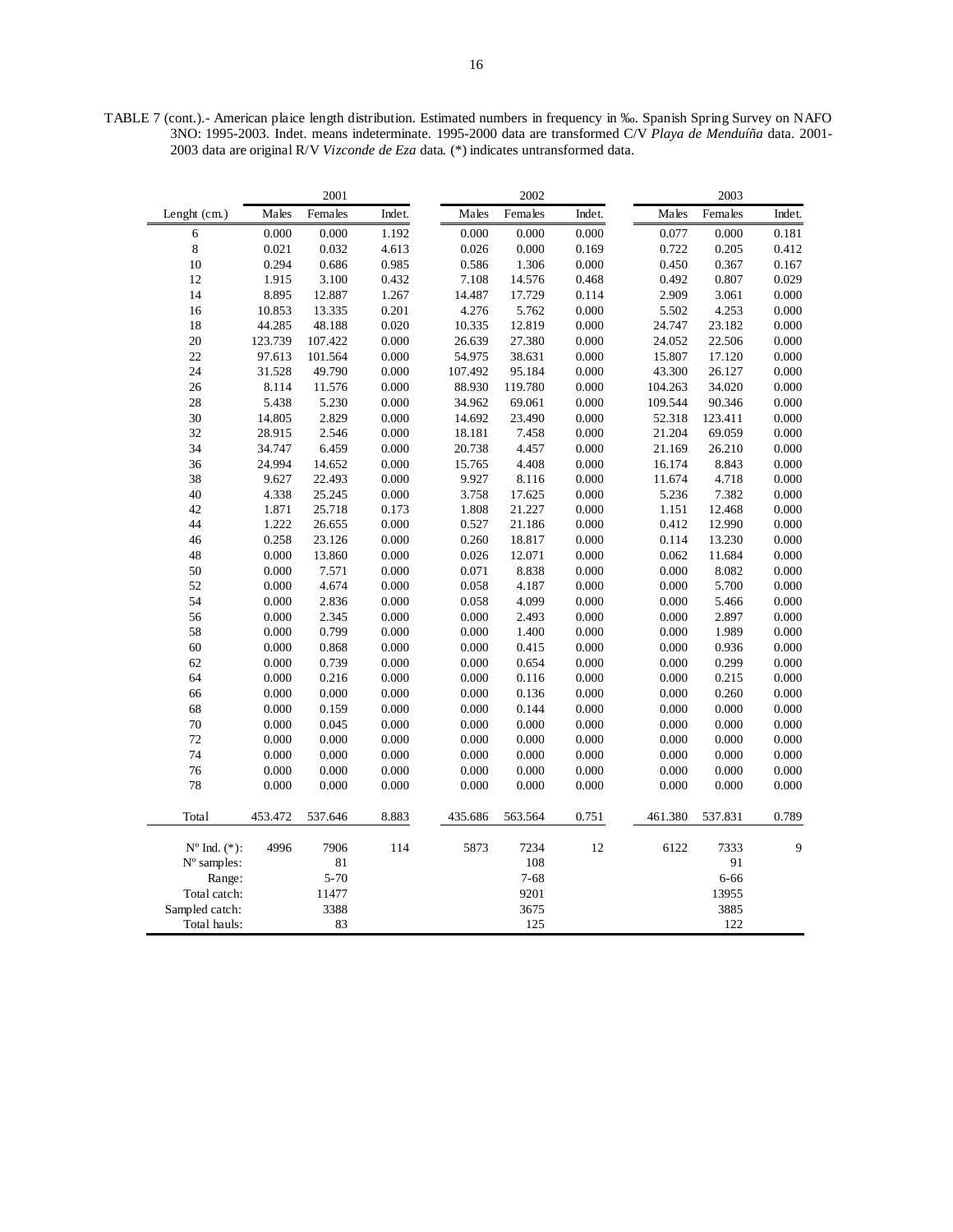TABLE 8.- American plaice length distribution in estimated numbers (,000). Spanish Spring Survey on NAFO 3NO: 1999-2003. Indet. means indeterminate. 1999-2000 data are transformed C/V *Playa de Menduíña* data. 2001-2003 data are original from R/V *Vizconde de Eza*. (\*) indicates untransformed data.

|                          |                  | 1999             |                  |                  | 2000             |                  |                  | 2001             |                  |
|--------------------------|------------------|------------------|------------------|------------------|------------------|------------------|------------------|------------------|------------------|
| Lenght (cm.)             | Males            | Females          | Indet.           | Males            | Females          | Indet.           | Males            | Females          | Indet.           |
| 6                        | $\boldsymbol{0}$ | 3067             | 3067             | $\boldsymbol{0}$ | $\boldsymbol{0}$ | $\boldsymbol{0}$ | $\mathbf{0}$     | $\mathbf{0}$     | 530              |
| 8                        | $\boldsymbol{0}$ | 12267            | 4111             | $\boldsymbol{0}$ | $\boldsymbol{0}$ | $\boldsymbol{0}$ | 9                | 14               | 2053             |
| 10                       | $\mathbf{0}$     | 246              | 116              | $\mathbf{0}$     | $\mathbf{0}$     | $\boldsymbol{0}$ | 131              | 305              | 438              |
| 12                       | 782              | 1793             | $\boldsymbol{0}$ | 4969             | 11883            | 322              | 852              | 1379             | 192              |
| 14                       | 1152             | 2981             | $\boldsymbol{0}$ | 7112             | 8536             | 7                | 3958             | 5735             | 564              |
| 16                       | 385              | 62               | $\boldsymbol{0}$ | 36734            | 43106            | $\mathbf{0}$     | 4830             | 5934             | 90               |
| 18                       | 806              | 1399             | $\boldsymbol{0}$ | 41240            | 60500            | 7                | 19707            | 21444            | 9                |
| 20                       | 1604             | 840              | $\boldsymbol{0}$ | 11797            | 22150            | $\mathbf{0}$     | 55064            | 47802            | $\boldsymbol{0}$ |
| 22                       | 6286             | 1560             | $\boldsymbol{0}$ | 2659             | 2904             | $\boldsymbol{0}$ | 43438            | 45196            | $\boldsymbol{0}$ |
| 24                       | 15098            | 6438             | $\overline{0}$   | 1734             | 1207             | $\overline{0}$   | 14030            | 22157            | $\boldsymbol{0}$ |
| 26                       | 22676            | 10965            | $\boldsymbol{0}$ | 1790             | 1604             | $\boldsymbol{0}$ | 3611             | 5151             | $\boldsymbol{0}$ |
| 28                       | 26101            | 11873            | $\overline{0}$   | 3116             | 740              | $\overline{0}$   | 2420             | 2328             | $\boldsymbol{0}$ |
| 30                       | 18397            | 10607            | $\overline{0}$   | 8818             | 2221             | $\overline{0}$   | 6588             | 1259             | $\boldsymbol{0}$ |
| 32                       | 11154            | 13222            | $\boldsymbol{0}$ | 16201            | 4372             | $\boldsymbol{0}$ | 12867            | 1133             | $\boldsymbol{0}$ |
| 34                       | 5645             | 20527            | $\boldsymbol{0}$ | 14170            | 9714             | $\boldsymbol{0}$ | 15462            | 2874             | $\boldsymbol{0}$ |
| 36                       | 2635             | 20134            | $\boldsymbol{0}$ | 9083             | 11421            | $\mathbf{0}$     | 11122            | 6520             | $\boldsymbol{0}$ |
| 38                       | 985              | 19922            | $\overline{0}$   | 4764             | 13412            | $\mathbf{0}$     | 4284             | 10009            | $\boldsymbol{0}$ |
| 40                       | 371              | 13796            | $\boldsymbol{0}$ | 2372             | 18302            | $\mathbf{0}$     | 1930             | 11234            | $\boldsymbol{0}$ |
| 42                       | 212              | 8441             | $\boldsymbol{0}$ | 861              | 19946            | $\mathbf{0}$     | 833              | 11444            | 77               |
| 44                       | $\boldsymbol{0}$ | 5544             | $\overline{0}$   | 386              | 18151            | $\overline{0}$   | 544              | 11861            | $\boldsymbol{0}$ |
| 46                       | 20               | 4399             | $\boldsymbol{0}$ | 265              | 13143            | $\mathbf{0}$     | 115              | 10291            | $\boldsymbol{0}$ |
| 48                       | $\overline{0}$   | 2668             | $\overline{0}$   | 234              | 8353             | $\overline{0}$   | $\boldsymbol{0}$ | 6167             | $\boldsymbol{0}$ |
| 50                       | $\mathbf{0}$     | 2326             | $\overline{0}$   | 44               | 5402             | $\overline{0}$   | $\boldsymbol{0}$ | 3369             | $\boldsymbol{0}$ |
| 52                       | $\mathbf{0}$     | 1689             | $\boldsymbol{0}$ | 126              | 5661             | $\mathbf{0}$     | $\mathbf{0}$     | 2080             | $\boldsymbol{0}$ |
| 54                       | $\boldsymbol{0}$ | 715              | $\boldsymbol{0}$ | $\boldsymbol{0}$ | 3636             | $\mathbf{0}$     | $\boldsymbol{0}$ | 1262             | $\boldsymbol{0}$ |
| 56                       | $\boldsymbol{0}$ | 474              | $\boldsymbol{0}$ | $\boldsymbol{0}$ | 2704             | $\boldsymbol{0}$ | $\boldsymbol{0}$ | 1044             | $\boldsymbol{0}$ |
| 58                       | $\overline{0}$   | 309              | $\overline{0}$   | $\overline{0}$   | 1402             | $\overline{0}$   | $\mathbf{0}$     | 356              | $\boldsymbol{0}$ |
| 60                       | $\mathbf{0}$     | 256              | $\boldsymbol{0}$ | $\boldsymbol{0}$ | 1097             | $\boldsymbol{0}$ | $\boldsymbol{0}$ | 386              | $\boldsymbol{0}$ |
| 62                       | $\boldsymbol{0}$ | 75               | $\overline{0}$   | $\boldsymbol{0}$ | 1088             | $\overline{0}$   | $\mathbf{0}$     | 329              | $\boldsymbol{0}$ |
| 64                       | $\mathbf{0}$     | $\mathbf{0}$     | $\boldsymbol{0}$ | $\boldsymbol{0}$ | 504              | $\boldsymbol{0}$ | $\boldsymbol{0}$ | 96               | $\boldsymbol{0}$ |
| 66                       | $\boldsymbol{0}$ | $\mathbf{0}$     | $\boldsymbol{0}$ | $\boldsymbol{0}$ | 312              | $\boldsymbol{0}$ | $\boldsymbol{0}$ | $\boldsymbol{0}$ | $\boldsymbol{0}$ |
| 68                       | $\mathbf{0}$     | $\mathbf{0}$     | $\overline{0}$   | $\boldsymbol{0}$ | $\boldsymbol{0}$ | $\boldsymbol{0}$ | $\overline{0}$   | 71               | $\boldsymbol{0}$ |
| 70                       | $\mathbf{0}$     | $\mathbf{0}$     | $\boldsymbol{0}$ | $\boldsymbol{0}$ | 46               | $\boldsymbol{0}$ | $\boldsymbol{0}$ | 20               | $\boldsymbol{0}$ |
| 72                       | $\overline{0}$   | $\overline{0}$   | $\overline{0}$   | $\boldsymbol{0}$ | 14               | $\overline{0}$   | $\overline{0}$   | $\boldsymbol{0}$ | $\boldsymbol{0}$ |
| 74                       | $\mathbf{0}$     | 26               | $\boldsymbol{0}$ | $\boldsymbol{0}$ | $\boldsymbol{0}$ | $\boldsymbol{0}$ | $\boldsymbol{0}$ | $\boldsymbol{0}$ | $\boldsymbol{0}$ |
| 76                       | $\mathbf{0}$     | $\boldsymbol{0}$ | $\boldsymbol{0}$ | $\boldsymbol{0}$ | $\mathbf{0}$     | $\boldsymbol{0}$ | $\boldsymbol{0}$ | $\boldsymbol{0}$ | $\boldsymbol{0}$ |
| 78                       | $\overline{0}$   | $\overline{0}$   | $\overline{0}$   | $\overline{0}$   | $\overline{0}$   | $\overline{0}$   | $\overline{0}$   | $\overline{0}$   | $\overline{0}$   |
| Total                    | 114309           | 178621           | 7294             | 168475           | 293531           | 336              | 201794           | 239251           | 3953             |
| $N^{\circ}$ Ind. $(*)$ : | 4541             | 7742             | $\overline{4}$   | 3732             | 7721             | 5                | 4996             | 7906             | 114              |
| $N^{\circ}$ samples:     |                  | 93               |                  |                  | 96               |                  |                  | 81               |                  |
| Range:                   |                  | 10-77            |                  |                  | 11-72            |                  |                  | $5 - 70$         |                  |
| Estimated                |                  | 110010           |                  |                  | 152997           |                  |                  | 98907            |                  |
| Biomass:                 |                  |                  |                  |                  |                  |                  |                  |                  |                  |
| Total catch:             |                  | 10565            |                  |                  | 15533            |                  |                  | 11477            |                  |
| Sampled catch:           |                  | 1858             |                  |                  | 1697             |                  |                  | 3388             |                  |
| Total hauls:             |                  | 117              |                  |                  | 123              |                  |                  | 83               |                  |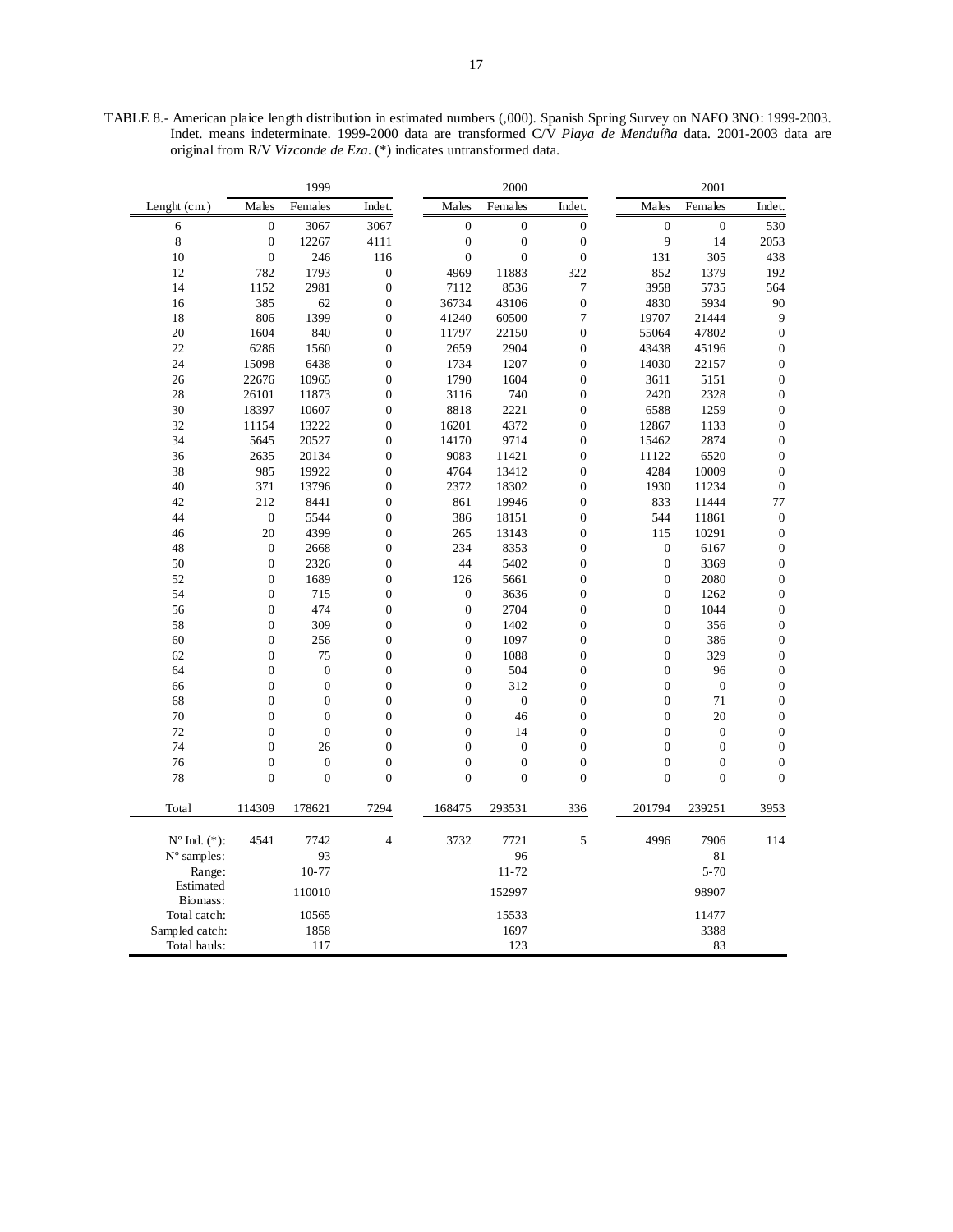TABLE 8 (cont.).- American plaice length distribution in estimated numbers (,000). Spanish Spring Survey on NAFO 3NO: 1999-2003. Indet. means indeterminate. 1999-2000 data are transformed C/V *Playa de Menduíña* data. 2001-2003 data are original from R/V *Vizconde de Eza*. (\*) indicates untransformed data.

|                         |                  | 2002             |                  |                  | 2003             |                  |
|-------------------------|------------------|------------------|------------------|------------------|------------------|------------------|
| Lenght (cm.)            | Males            | Females          | Indet.           | Males            | Females          | Indet.           |
| 6                       | $\overline{0}$   | $\overline{0}$   | $\overline{0}$   | 33               | $\overline{0}$   | 78               |
| 8                       | 7                | $\boldsymbol{0}$ | 47               | 312              | 88               | 178              |
| 10                      | 162              | 362              | $\mathbf{0}$     | 194              | 158              | 72               |
| 12                      | 1970             | 4039             | 130              | 212              | 348              | 13               |
| 14                      | 4015             | 4913             | 32               | 1255             | 1321             | $\boldsymbol{0}$ |
| 16                      | 1185             | 1597             | $\boldsymbol{0}$ | 2374             | 1835             | $\boldsymbol{0}$ |
| 18                      | 2864             | 3552             | $\overline{0}$   | 10678            | 10003            | $\boldsymbol{0}$ |
| 20                      | 7382             | 7587             | $\overline{0}$   | 10379            | 9711             | $\boldsymbol{0}$ |
| 22                      | 15234            | 10705            | $\overline{0}$   | 6821             | 7387             | $\boldsymbol{0}$ |
| 24                      | 29788            | 26377            | $\overline{0}$   | 18684            | 11274            | $\overline{0}$   |
| 26                      | 24644            | 33193            | $\overline{0}$   | 44990            | 14680            | $\boldsymbol{0}$ |
| 28                      | 9689             | 19138            | $\overline{0}$   | 47269            | 38985            | $\boldsymbol{0}$ |
| 30                      | 4071             | 6509             | $\overline{0}$   | 22576            | 53253            | $\boldsymbol{0}$ |
| 32                      | 5038             | 2067             | $\overline{0}$   | 9150             | 29799            | $\boldsymbol{0}$ |
| 34                      | 5747             | 1235             | $\overline{0}$   | 9135             | 11310            | $\boldsymbol{0}$ |
| 36                      | 4369             | 1221             | $\overline{0}$   | 6979             | 3816             | $\mathbf{0}$     |
| 38                      | 2751             | 2249             | $\overline{0}$   | 5037             | 2036             | $\boldsymbol{0}$ |
| 40                      | 1041             | 4884             | $\overline{0}$   | 2259             | 3185             | $\overline{0}$   |
| 42                      | 501              | 5882             | $\overline{0}$   | 497              | 5380             | $\mathbf{0}$     |
| 44                      | 146              | 5871             | $\overline{0}$   | 178              | 5605             | $\mathbf{0}$     |
| 46                      | 72               | 5214             | $\overline{0}$   | 49               | 5709             | $\overline{0}$   |
| 48                      | 7                | 3345             | $\overline{0}$   | 27               | 5042             | $\overline{0}$   |
| 50                      | 20               | 2449             | $\overline{0}$   | $\boldsymbol{0}$ | 3488             | $\boldsymbol{0}$ |
| 52                      | 16               | 1160             | $\overline{0}$   | $\overline{0}$   | 2459             | $\overline{0}$   |
| 54                      | 16               | 1136             | $\overline{0}$   | $\boldsymbol{0}$ | 2359             | $\boldsymbol{0}$ |
| 56                      | $\boldsymbol{0}$ | 691              | $\overline{0}$   | $\mathbf{0}$     | 1250             | $\boldsymbol{0}$ |
| 58                      | $\overline{0}$   | 388              | $\overline{0}$   | $\overline{0}$   | 858              | $\overline{0}$   |
| 60                      | $\boldsymbol{0}$ | 115              | $\overline{0}$   | $\overline{0}$   | 404              | $\mathbf{0}$     |
| 62                      | $\boldsymbol{0}$ | 181              | $\overline{0}$   | $\overline{0}$   | 129              | $\boldsymbol{0}$ |
| 64                      | $\overline{0}$   | 32               | $\overline{0}$   | $\overline{0}$   | 93               | $\boldsymbol{0}$ |
| 66                      | $\overline{0}$   | 38               | $\overline{0}$   | $\overline{0}$   | 112              | $\boldsymbol{0}$ |
| 68                      | $\boldsymbol{0}$ | 40               | $\overline{0}$   | $\mathbf{0}$     | $\boldsymbol{0}$ | $\boldsymbol{0}$ |
| 70                      | $\overline{0}$   | $\overline{0}$   | $\overline{0}$   | $\overline{0}$   | $\overline{0}$   | $\overline{0}$   |
| 72                      | $\overline{0}$   | $\overline{0}$   | $\overline{0}$   | $\overline{0}$   | $\overline{0}$   | $\boldsymbol{0}$ |
| 74                      | $\boldsymbol{0}$ | $\boldsymbol{0}$ | $\overline{0}$   | $\overline{0}$   | $\mathbf{0}$     | $\boldsymbol{0}$ |
| 76                      | $\overline{0}$   | $\boldsymbol{0}$ | $\overline{0}$   | $\mathbf{0}$     | $\overline{0}$   | $\boldsymbol{0}$ |
| 78                      | $\overline{0}$   | $\overline{0}$   | $\overline{0}$   | $\overline{0}$   | $\overline{0}$   | $\overline{0}$   |
| Total                   | 120735           | 156172           | 208              | 199089           | 232079           | 341              |
| $N^{\circ}$ Ind. $(*):$ | 5873             | 7234             | 12               | 6122             | 7333             | 9                |
| N° samples:             |                  | 108              |                  |                  | 91               |                  |
| Range:                  |                  | $7 - 68$         |                  |                  | 6-66             |                  |
| Estimated               |                  |                  |                  |                  |                  |                  |
| Biomass:                |                  | 69511            |                  |                  | 116842           |                  |
| Total catch:            |                  | 9201             |                  |                  | 13955            |                  |
| Sampled catch:          |                  | 3675             |                  |                  | 3885             |                  |
| Total hauls:            |                  | 127              |                  |                  | 122              |                  |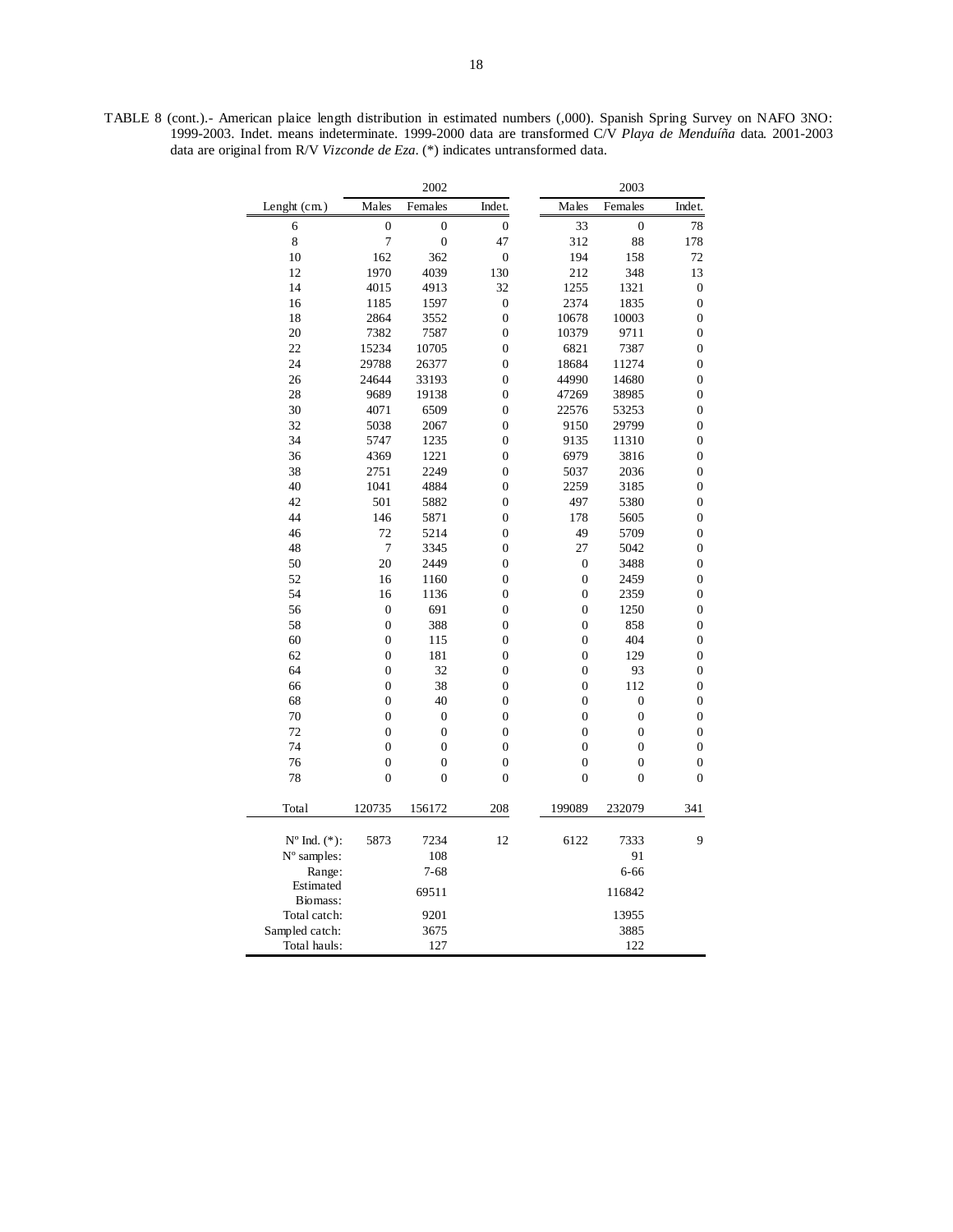

**FIGURE 1.-** American plaice stratified mean catches in Kg and ±SD by year. Spanish Spring surveys on NAFO Div. 3NO: 1995-2003 (1995-2000 transformed data from C/V *Playa de Menduíña*; 2001-2003 original data from R/V *Vizconde de Eza*).



**FIGURE 2.-** American plaice biomass in tons and ±SD by year. Spanish Spring surveys on NAFO Div. 3NO: 1995- 2003 (1995-2000 transformed data from C/V *Playa de Menduíña*; 2001-2003 original data from R/V *Vizconde de Eza*).



**FIGURE 3.-** American plaice biomass in tons transformed with the two different methods: MCG and Warren.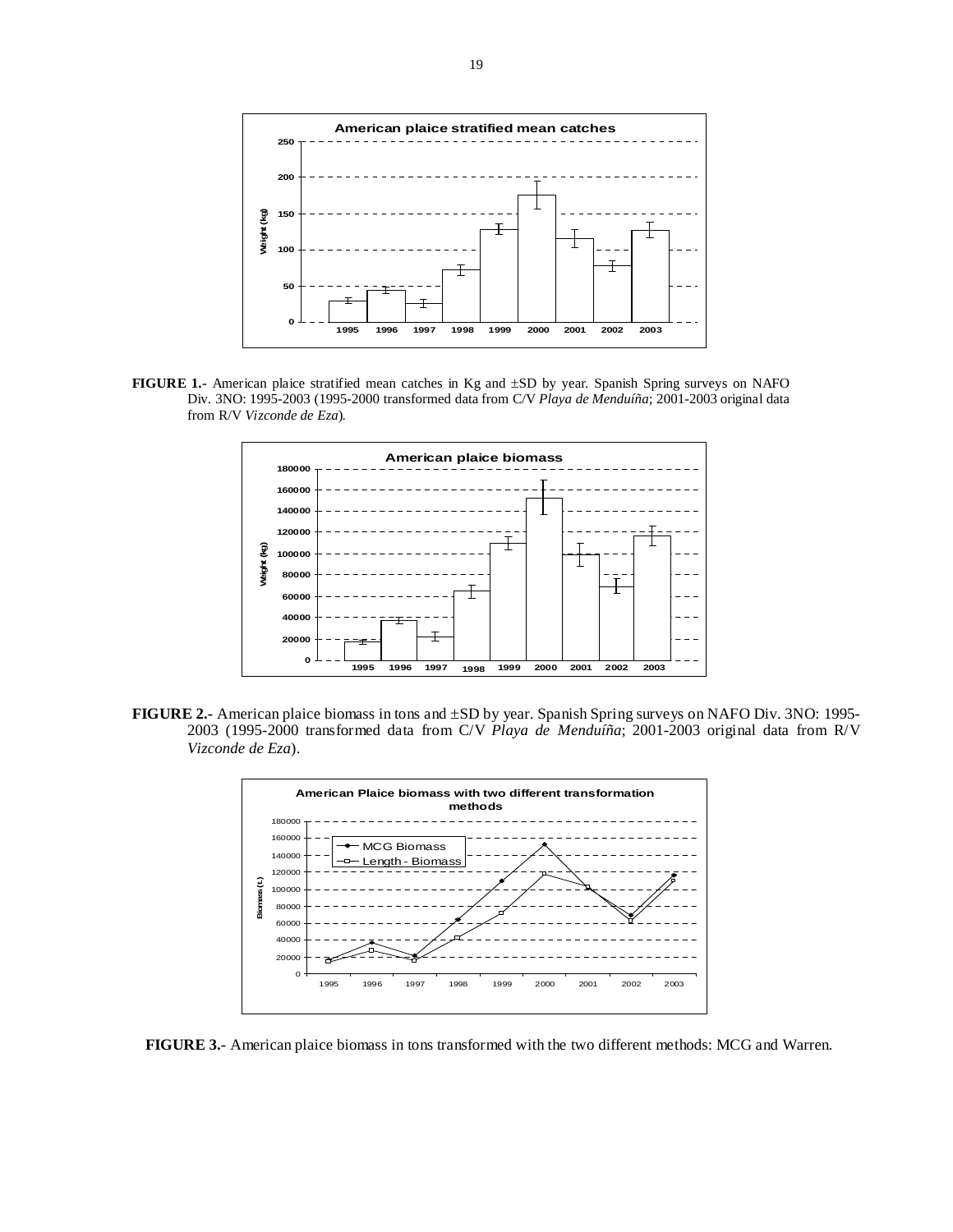

**FIGURE 4.-** American plaice abundance in thousand and ±SD by year. Spanish Spring surveys on NAFO Div. 3NO: 1995-2003 (1995-2000 transformed data from C/V *Playa de Menduíña*; 2001-2003 original data from R/V *Vizconde de Eza*).



**FIGURE 5.-** American plaice abundance in thousands transformed with the two different methods: MCG and Warren.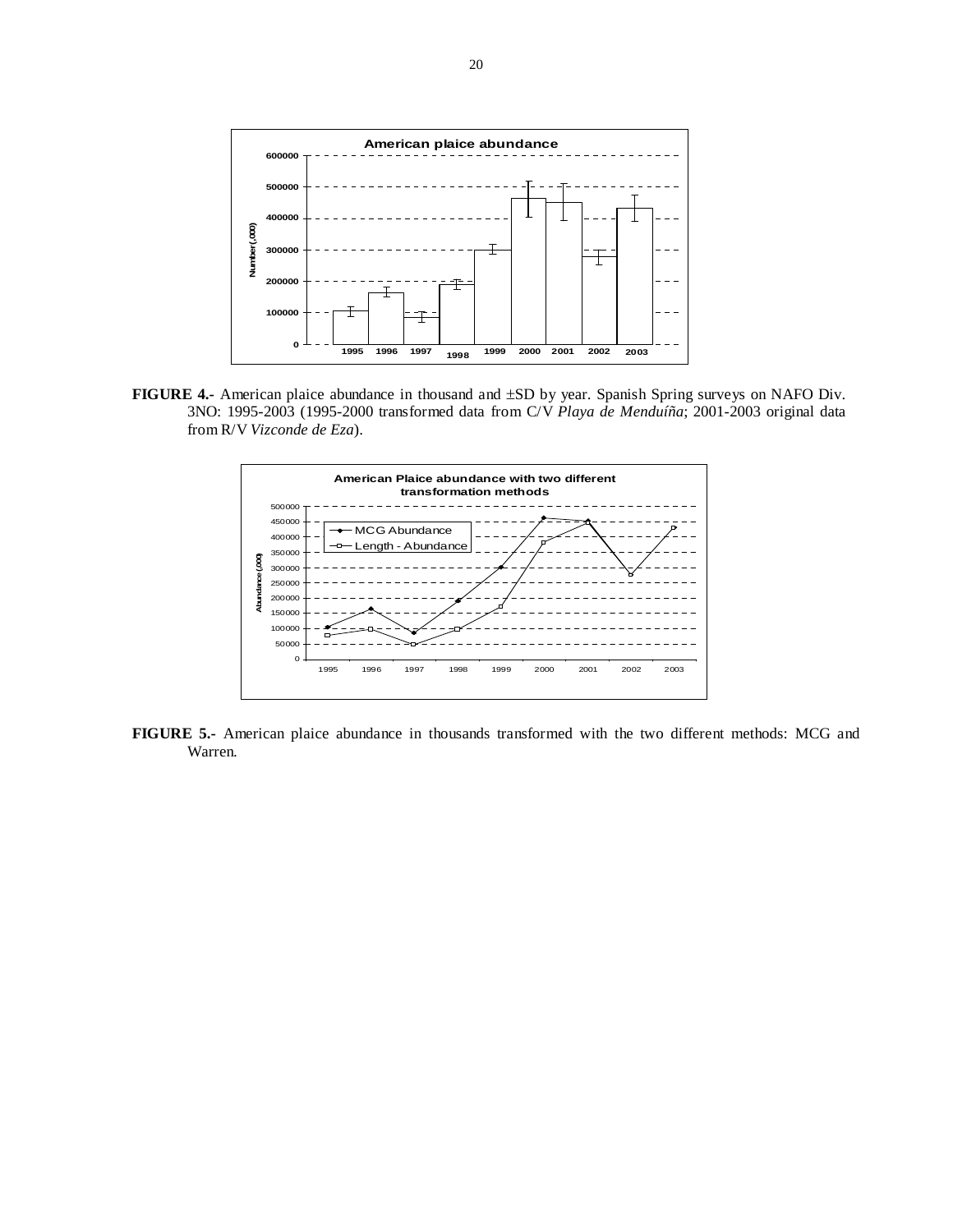

**FIGURE 6.-** American plaice length distribution (cm) on NAFO 3NO: 1995-2003. Frequency in ‰. 1995- 2000 data are transformed data from C/V *Playa de Menduíña*, and 2001-2003 data are original from R/V *Vizconde de Eza*.